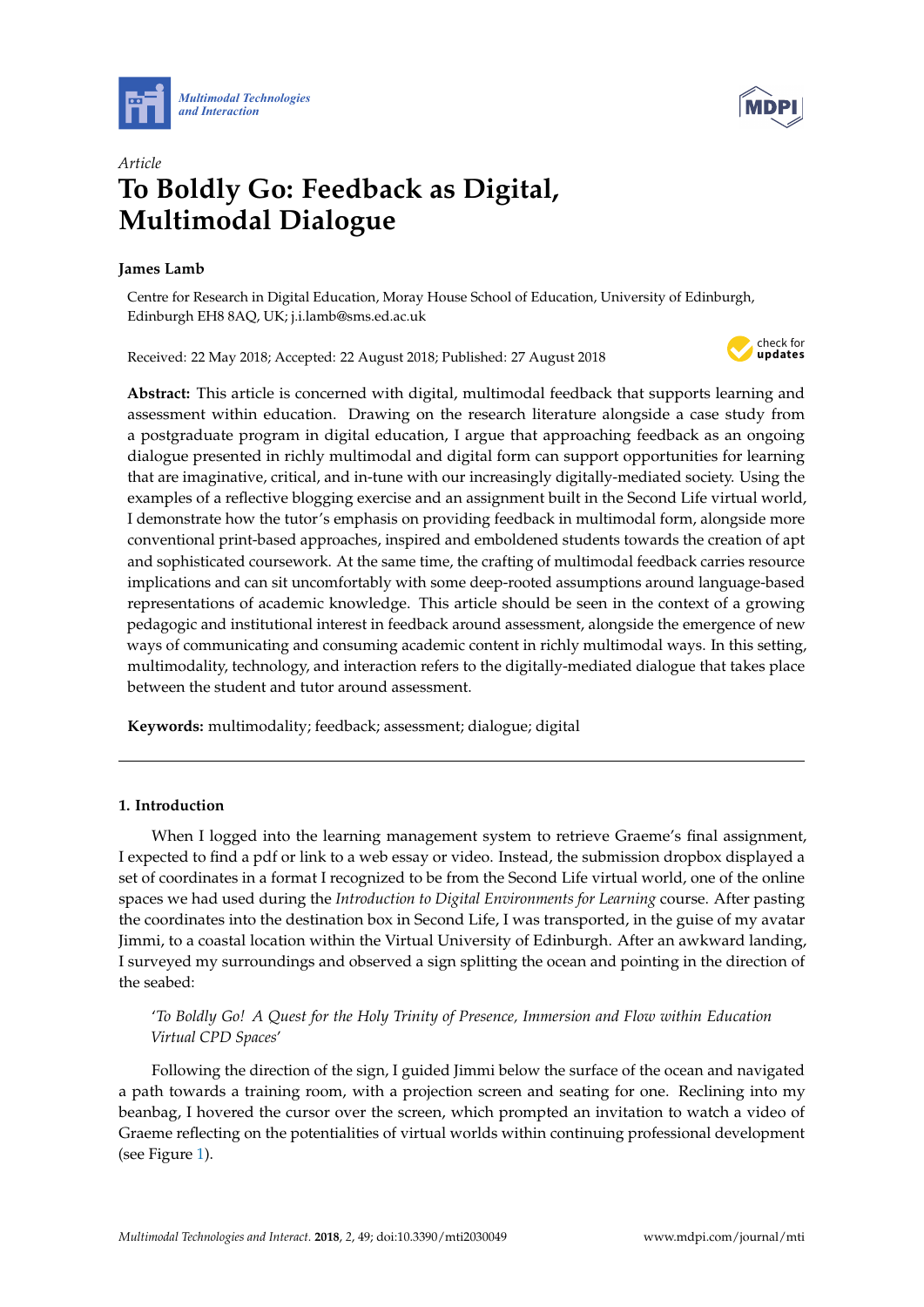<span id="page-1-0"></span>

**Figure 1.** Navigating my way to Graeme's Second Life assignment. Image by the author. **Figure 1.** Navigating my way to Graeme's Second Life assignment. Image by the author.

# **2. Context 2. Context**

This article is situated at the intersection between multimodality, digital education, and the This article is situated at the intersection between multimodality, digital education, and the feedback that takes place around assessment. After discussing the key themes from the relevant feedback that takes place around assessment. After discussing the key themes from the relevant literatures, these ideas are explored and illustrated using a case study that draws on my own experience literatures, these ideas are explored and illustrated using a case study that draws on my own experience of multimodal feedback as a tutor in the MSc in Digital Education program at the University of of multimodal feedback as a tutor in the MSc in Digital Education program at the University of Edinburgh. This is a fully online postgraduate program at a research-led institution that challenges Edinburgh. This is a fully online postgraduate program at a research-led institution that challenges Edino dign. This is a rany orange posignature program at a research feature in the chanceles students to consider how teaching and learning is affected by the pedagogic and societal shift to the digital. In the pages that follow, I draw on my experiences as a course tutor, alongside the digital. Interature around multimodality and feedback, to discuss how Graeme's Second Life assignment and  $\frac{1}{2}$ and other similarly imaginative examples of coursework, were supported by digitally-mediated, multimodal dialogue. The increasingly digital nature of education and society presents new and  $\frac{1}{2}$ exciting opportunities for communicating, consuming, and constructing academic knowledge in exering opportunities for communicating, consuming, and consulteing dealerme moviedge in multimodal ways [\[1\]](#page-14-0). Where language has for centuries dominated representational practices in and around the classroom [\[2\]](#page-14-1), there anguage has for centances achieved representational practices in and around the classroom [2], the proliferation of digital devices and social media spaces across campus and society encourages and allows students and teachers to engage in dialogue across words, images, the full range of meaning-carrying resources [\[3\]](#page-14-2). The central argument of this article is sounds and the full range of meaning-carrying resources [3]. The central argument of this article is bounds and the ran range of meaning earlying resources [5]. The central argument of this article is<br>that, subject to context, digital multimodal dialogue can provide an effective, exciting, and apt way of learning around assessment. supporting learning around assessment.

Across the last two decades, there has been considerable interest in the relationship between Across the last two decades, there has been considerable interest in the relationship between education and multimodality within our increasingly digitally and visually-mediated society. An education and multimodality within our increasingly digitally and visually-mediated society. included the material part of the third part of the state and how assessment produced society. An important part of this discourse is whether and how assessment practices should place a greater align but the thing place and how assessment practices should place a greater with the complex and multi-faceted literacy skills of students [5], to equip graduates with the creativity with the complex and multi-faceted literacy skills of students [\[5\]](#page-14-4), to equip graduates with the creativity needed in the workplace [6], to meet the challenges of a global economy [7], and to respond to the needed in the workplace [\[6\]](#page-14-5), to meet the challenges of a global economy [\[7\]](#page-14-6), and to respond to the all alternative polynomial and multiplot of the teaching contains  $\mathbb{R}^n$ , when for the reasons of the set of the set of the set of the set of the set of the set of the set of the set of the set of the set of the set of already digital and multimodal nature of teaching  $[8]$ , amongst other reasons. When feedback practices are understood to be deeply implicated in the nature of assessment, it is surprising, then, that the critical the nature of assessment, it is surprising, then, that the critical interest in the relationship between multimodality and assessment has rarely extended to consider the relationship between multimodality and assessment has rarely extended to consider the implications of multimodal feedback. By making the case for digital multimodal dialogue, this article emphasis on multimodal meaning-making in response to technological advances [\[4\]](#page-14-3), to better align makes explicit the connection between technology, multimodality, feedback, and assessment.

# **3. Scope and Structure of this Article 3. Scope and Structure of this Article**

Although this article considers themes from the research literature through the example of a postgraduate-level course in education, in common with many of the principles of feedback, the ideas postgraduate-level course in education, in common with many of the principles of feedback, the ideas I present around the possibilities and challenges of digital, multimodal dialogue should resonate with I present around the possibilities and challenges of digital, multimodal dialogue should resonate with teachers and researchers concerned with secondary school, college, and undergraduate education. At the same time, while I discuss digital, multimodal dialogue in the setting of an education program, believe my central arguments could equally apply across the humanities and social sciences, alongside I believe my central arguments could equally apply across the humanities and social sciences, alongside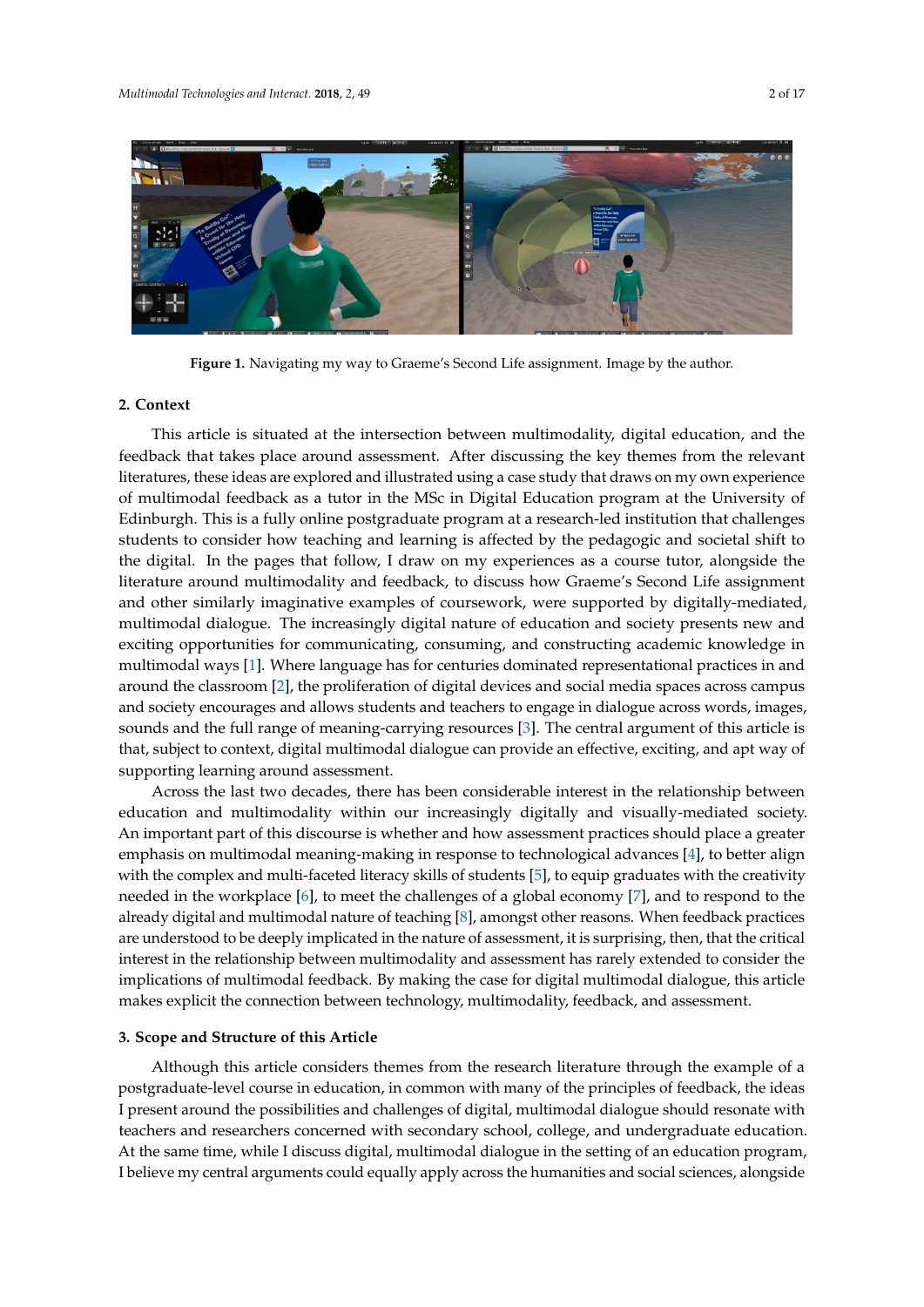other courses and contexts where the printed word has tended to hold sway. In the first half of this article, I draw on the literature to account for the critical, pedagogic, and institutional significance of feedback around assessment before accounting for the growing critical interest in multimodal assessment. This is followed by a discussion of the small body of work specifically interested in the relationship between multimodality and feedback. From there my attention turns to the case study introduced in the opening to this article, where I describe and discuss digital, multimodal dialogue in practice, before reflecting on the implications for teachers, including my own experiences as a tutor. The article concludes by reiterating the case for digital, multimodal dialogue, albeit dependent on context and in conjunction with more conventional feedback strategies. Before all of this, however, I wish to set out my position around feedback, digital technology, and multimodality.

#### **4. Feedback**

In light of the interest of this special issue, I have found it helpful to combine two related conceptualizations of feedback. First, I have been drawn towards the work of Hatzipanagos and Warburton [\[9\]](#page-14-8), where they propose ongoing technologically-mediated dialogue as a strategy for supporting learning around assessment. Hatzipanagos and Warburton take the position that the social dimension of emergent technologies presents opportunities for rich dialogue that can support formative assessment and ongoing feedback. Also useful has been the concept of feedforward (advanced, for instance, by Hounsell et al. [\[10\]](#page-14-9)) where students are provided with correctional advice and guidance during the process of composition, rather than beyond the submission of coursework. In this way feedback becomes an evolving, digital conversation between student and tutor that promotes regular opportunities for encouragement and discussion around learning and assessment. As will become apparent in the pages that follow, I have also drawn on the work of David Boud, Valerie Shute, and other key voices in the field in order to frame the nature of feedback within increasingly digital and multimodal learning environments. Finally, while acknowledging that recent conceptualizations of feedback have moved beyond placing emphasis upon the exchange of information between student and tutor, for instance, to highlight the potentialities of peer, self-generated, and automated feedback, my interest within this article is in the dialogue between learner and teacher.

#### **5. Technology**

The intimate relationship between education and technology can be traced at least as far back as the moments when professors, scribers, and rubricators first assembled around the Gutenberg presses [\[2\]](#page-14-1), prompting the swift reproduction and distribution of anatomical, botanical, and naturalist knowledge [\[11\]](#page-14-10). The interest of this article, however, is in the contemporary screen-based technologies that encourage and allow for the communication of meaning across a range of modes. Therefore, where I refer to technology in the pages that follow, I am concerned with digital devices (such as the smartphone and computer), applications (examples of software), and platforms (online environments including learning management systems and social media spaces) that are increasingly integral to the educational activity that takes place within and beyond the classroom. I reject, however, the instrumentalist tendency to regard digital resources as tools to deliver learning [\[12\]](#page-15-0), or an essentialist position whereby technology is seen to be the dominant driver of pedagogic change [\[13\]](#page-15-1). Drawing on conceptual work around sociomateriality in education [\[14–](#page-15-2)[16\]](#page-15-3), I take the position that feedback is performed through an assemblage of technological, human, institutional, and other material interests and opportunities. The value of a sociomaterial approach to education research, according to Fenwick et al. [\[14\]](#page-15-2), is through the way that it draws attention to the broader range of human and non-human interests, resources, and opportunities that shape what takes place in and beyond the classroom. In this way multimodal dialogue is negotiated through a sociomaterial assemblage that combines the interests and abilities of teacher and student, but also the potentialities and problems of digital devices, the availability of resources and the pressure or impetus of institutional strategy.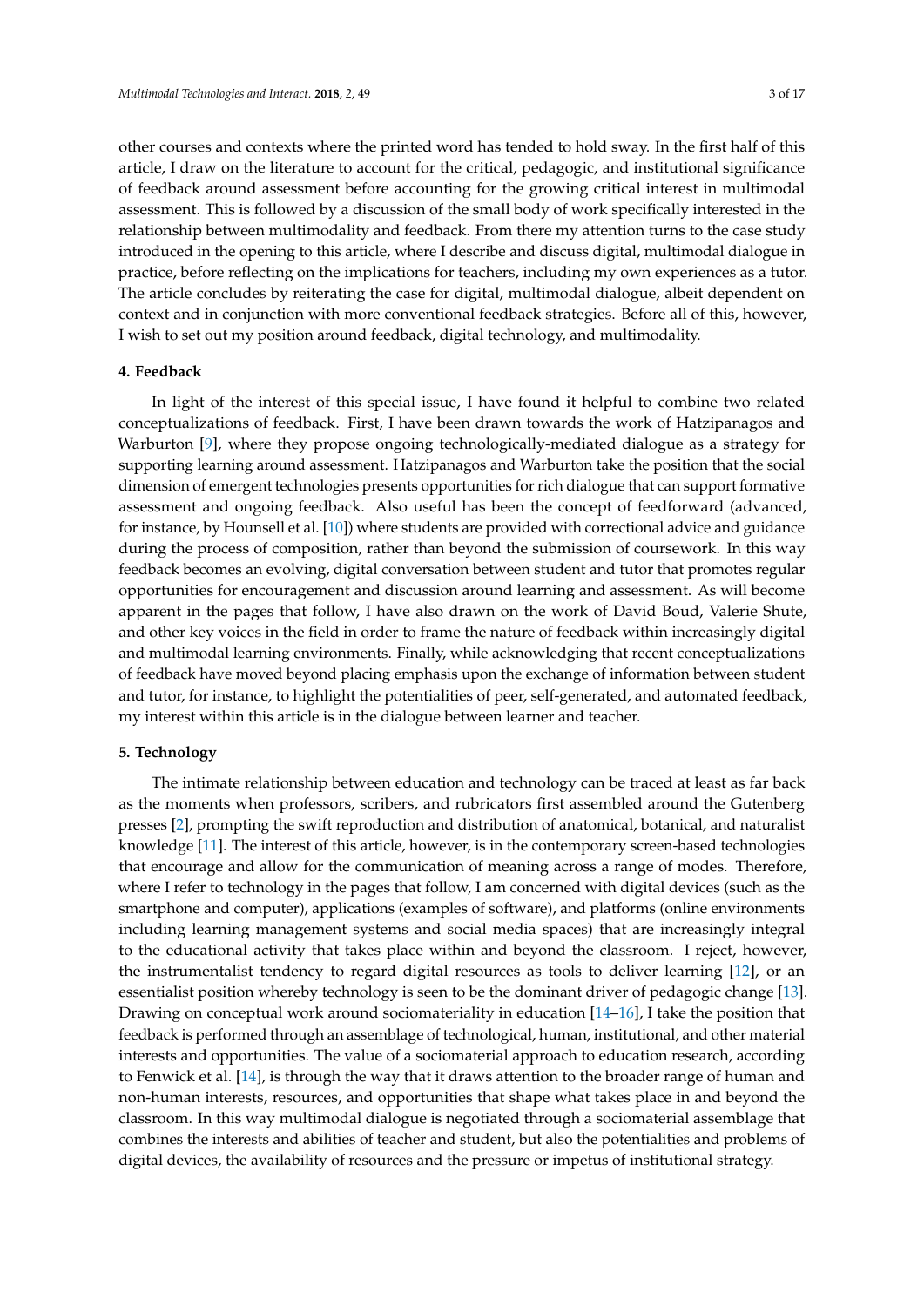#### **6. Multimodality**

The discussion that follows is broadly informed by an understanding of multimodality associated with the work of Kress & Van Leewen [\[1\]](#page-14-0) and others who look toward a social semiotic tradition. At the same time, my interest in the phenomenon of multimodal feedback is sufficiently broad, I believe, to transcend different multimodal traditions, whilst being sufficiently accessible to those approaching this article with a primary interest in feedback, learning technology, or education more generally. Looking particularly to articulations of multimodality by Kress [\[17\]](#page-15-4) and by Jewitt [\[3\]](#page-14-2), I take the position that all communicational acts are multimodal, and that the way we interpret meaning is shaped by the particular selection and configuration of modes. Also useful in informing my thinking has been multimodality's openness to the full range of resources that have the potential to convey meaning, whilst recognizing that what we define as a mode is socially and culturally shaped. At the same time, the critical interest in multimodality and multimodal learning is closely tied to the increasingly digital nature of society and education [\[18\]](#page-15-5) that provides the backdrop to this article.

If we accept that all communicational acts are multimodal in the way that they depend on an orchestration of semiotic material, then the question emerges of whether feedback can be anything other than multimodal. A common feature of the literature that has looked to the relationship between multimodality and education has been an interest in introducing or emphasizing multimodal ways of teaching and learning presumedly alongside or in place of "monomodal" [\[19\]](#page-15-6) or overtly-language-based approaches. The apparent ambiguity here exists through the impossibility of a single taxonomy of modes when meaning is socially and culturally situated [\[1\]](#page-14-0). Applied to the context of feedback around assessment, the typical typed feedback pro forma could be understood either as *monomodal* in that the communication of meaning depends entirely on the mode of language, or alternatively *multimodal* through the selection of font, color, spacing, and layout, all of which convey meaning in juxtaposition with the content of the words on the page or screen. We might navigate our way out of this conceptual conundrum through the concept of modal density advanced by Sigrid Norris [\[20\]](#page-15-7). Modal density, according to Norris, can be used to describe the complexity of the representational act, for instance, when it depends on a broad range of semiotic material. Taking the example of a video recording where a tutor discusses the relative strengths and weaknesses of an assignment, there will be a broad and complex entanglement of modes associated with verbal communication, including the use of language, tone, tempo, and volume, as well as non-verbal communication including gesture, gaze, posture, eye contact, and so on [\[3\]](#page-14-2). If the teacher's spoken comments were instead transferred to a conventional feedback pro forma there would almost certainly be a narrower, simpler and therefore less dense orchestration of modes. Therefore, the feedback video would demonstrate greater modal density than the typed version. In this way, Norris's modal density allows for the varying breadth of semiotic material within a representational act while remaining true to the conceptual principle that all communication is multimodal by varying degree. Where "dense" carries connotations of impenetrability or murkiness within compositional and educational contexts, I instead use "multimodal richness" to account for representational acts where knowledge is conveyed across a broad range of resources. It is worth making clear, however, that digitally-mediated feedback is not, by definition, richly multimodal; on the contrary, many examples of peer, automated, and self-generated feedback systems, predominantly or entirely, depend on comments or guidance expressed through words-in-isolation. Neither is richly multimodal feedback restricted to the digital form; such an idea is immediately dispelled by watching how the classroom teacher offers correctional advice or guidance through a varied assemblage of spoken language and silence, but also using posture, gesture, eye contact, and beyond. Multimodal dialogue within this article, however, specifically refers to digitally-mediated communicational acts where meaning is conveyed across a broad range of semiotic material.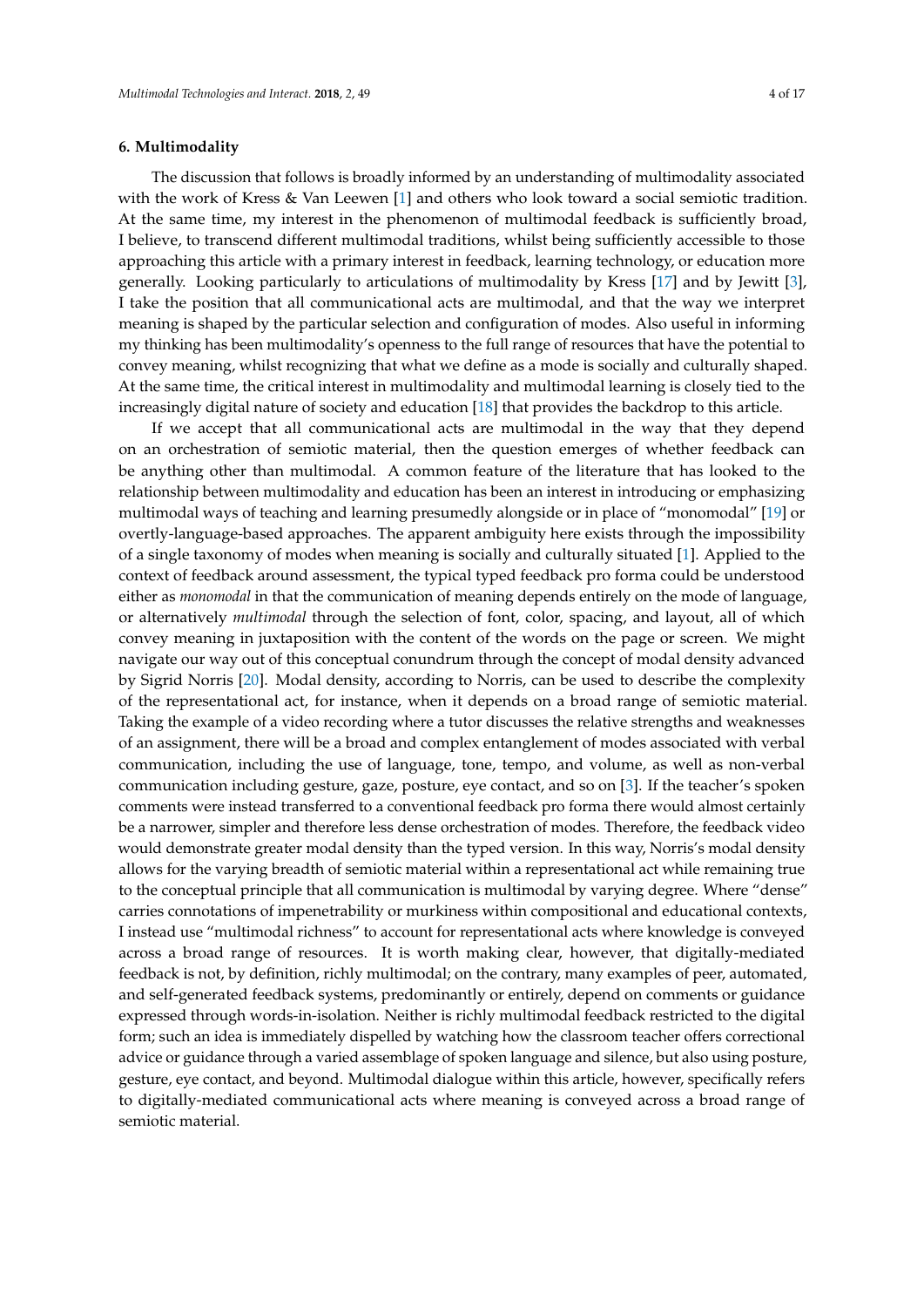#### **7. The Rationale Supporting Multimodal Assessment**

When assessment and feedback are recognized to be intimately linked, it is helpful to briefly consider the rationale for paying closer attention to multimodality within the design of coursework assignments and similar summative work. The growing interest in the relationship between multimodality and assessment is presented against the backdrop of an increasingly digital society. It is a feature of the literature that discussion frequently opens by identifying the need for assessment practice to evolve in order to keep up with the changes taking place beyond the boundaries of the classroom and campus. Mills argues that multimodal assessment needs to adapt in order to better reflect the "life validity" of social contexts that exist beyond schools [\[21\]](#page-15-8) (p. 262), while Miller et al. [\[22\]](#page-15-9) point towards the potential for video composition to more authentically reflect the reality experienced outside of the classroom. This is a reality, the literature repeatedly affirms, that is being profoundly shaped by the proliferation of digital content and devices, which in turn present an ever-growing array of ways of consuming and communicating knowledge. The evolving nature of knowledge construction is neatly captured by Archer in her discussion of the challenges that multimodality poses to the teaching of writing when she describes the "changing representational landscape" [\[23\]](#page-15-10) (p. 387) in which teaching, learning, and assessment finds itself situated. As communicational practices across education and society have evolved, assessment has sometimes been reluctant to adapt to the way that literacy has been reconfigured by the screen, according to Jewitt [\[24\]](#page-15-11). A further dimension in the rationale for multimodal assessment is the need for better alignment with the evolving literacy practices of students [\[6](#page-14-5)[,25](#page-15-12)[,26\]](#page-15-13) who have grown up surrounded by digital devices and resources that lend themselves to the communication and consumption of content across a range of modes. In the move towards multimodal assessment we should be cautious, however, to conflate technical proficiency with the ability to work critically with digital resources, according to Carpenter [\[5\]](#page-14-4). Meanwhile in a large-scale study into examples of multimodal work produced by school students, Kimber & Wyatt-Smith [\[27\]](#page-15-14) identified varying levels of technical ability, which usefully discourages us from assuming a homogenous body of learners with a high level of technical sophistication. Nevertheless, the literature offers a broad rationale for multimodal assessment's capacity to better reflect the changing representational landscape [\[23\]](#page-15-10) and the communication practices and needs of learners [\[22\]](#page-15-9), while meeting the challenges of a global economy [\[7\]](#page-14-6) and the creativity needed in the modern work place [\[27\]](#page-15-14). From a purely pedagogic perspective, however, the case is perhaps best made by Jewitt [\[24\]](#page-15-11) who argues that when teaching practices are already increasingly multimodal, assessment needs to evolve in order to avoid missing out on what has been learned in the classroom.

#### **8. Towards Digital, Multimodal Feedback**

Over the last decade a combination of pressures and opportunities have contributed toward a considerable interest in feedback amongst teachers, researchers, learning technologists, and education managers. This is reflected in an extensive body of published research, alongside conferences, institutional strategies and "best practice" guides on the subject of feedback. In the U.K. context, a heightened attention towards feedback has resulted in part through the marketisation of higher education, combined with a culture of performativity that has placed scrutiny on the frequency and quality of guidance that students are entitled to receive. Feedback has become an instrument for ranking universities in the league tables produced by broadsheet newspapers, as well as a prominent theme in the National Student Survey (NSS) where final-year undergraduates are invited to comment on the quality of their higher education experience [\[28\]](#page-15-15). When the NSS website advertises the potential for its gathered data to influence the thinking of prospective university applicants, and results suggest that students are dissatisfied with the quality of what is being provided [\[29\]](#page-15-16), feedback takes on a strategic importance than can sharpen the minds of education managers who might not otherwise have been so attentive to the frequency or focus of dialogue between students and tutors.

Whether driven by league table performance or wider pedagogic interest, there has been a significant change in thinking around the timing and frequency of feedback. Where feedback has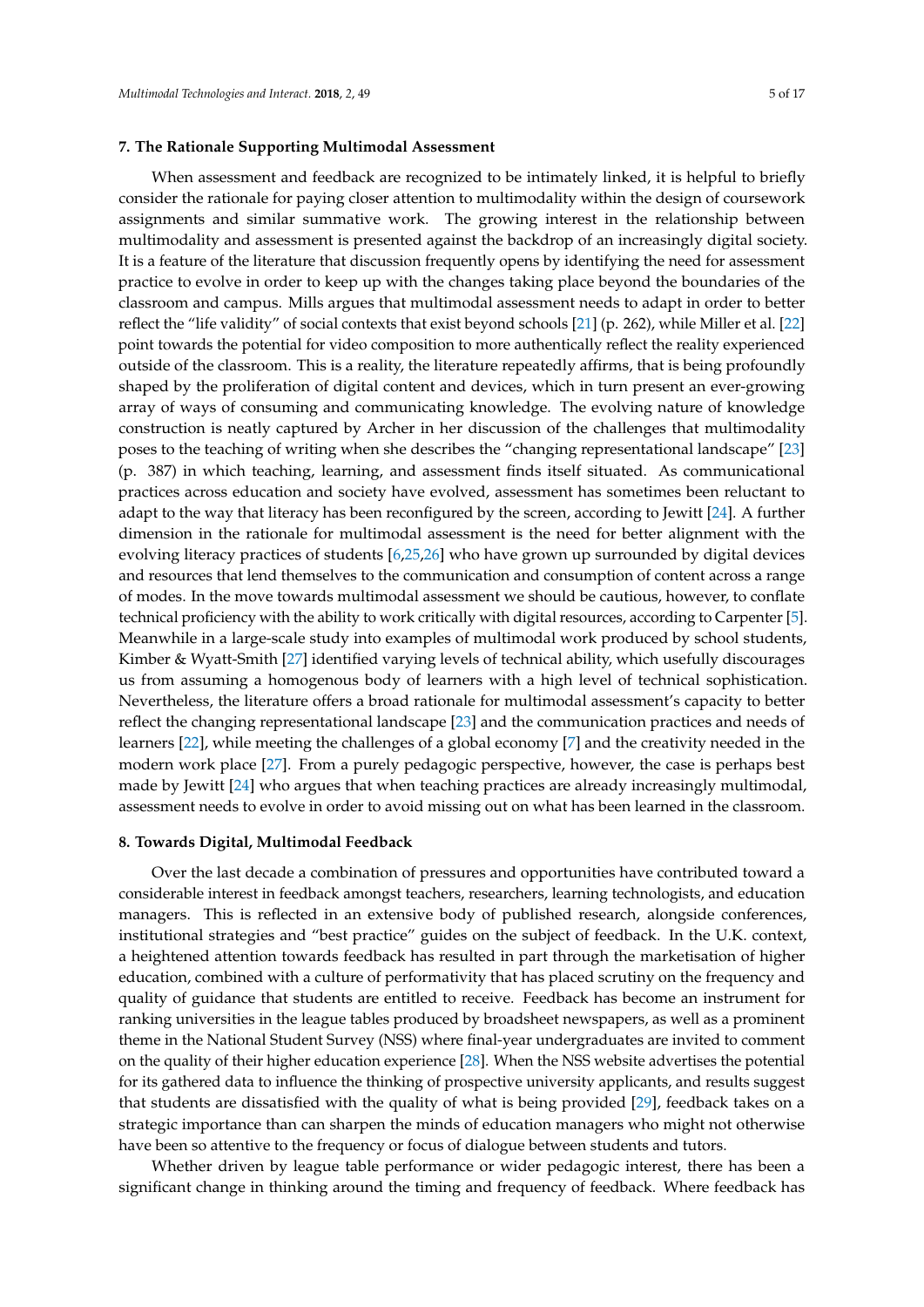traditionally described the comments assigned to a piece of summative coursework, typically at or beyond the end of a course of study, there has been a broad recognition of the need to provide students with guidance at an earlier stage. The emphasis on feed*forward* rather than feed*back* [\[10\]](#page-14-9) means that the teacher's comment are more timely as they enable the student to take corrective action that will improve the quality of the assignment she subsequently submits to be marked and graded. The earlier provision of feedback (or feedforward) can be provided in a number of ways, for instance, through the use of formative assessment exercises where students are able to gauge their progress and understanding in a low-stakes setting [\[10\]](#page-14-9). In her discussion of formative assessment Shute [\[30\]](#page-15-17) refers to "information communicated to the learner that is intended to modify his or her thinking or behavior for the purpose of improved learning" (p. 152) through the potential to "increase student knowledge, skills and understanding" (p. 156). More generally, there has been an emphasis on providing regular opportunities for students to engage in dialogue with teachers, with the aim of providing a clearer understanding of their progress and what will be expected within summative assessment [\[9\]](#page-14-8). At least in the context of U.K. higher education, providing more regular opportunities for interaction has proven to be problematic, however, against a backdrop of growing student numbers without a comparable increase in teaching staff. The growth in student numbers and scrutiny of feedback practices has coincided with a longer period of educational change where opportunities for formative assessment have diminished, according to Boud and Molloy [\[28\]](#page-15-15), for instance, as the use of regular short essays in higher education has been replaced by a series of summative coursework assignments. Declining opportunities for formative feedback have reduced the regularity with which students have the opportunity to get a sense of their own understanding and performance, whilst limiting opportunities for low-stakes experimentation [\[10](#page-14-9)[,31\]](#page-15-18) that is seen as a highly important part of supporting learning and building student self-efficacy [\[30](#page-15-17)[,32\]](#page-15-19).

In light of the challenge of generating further opportunities for timely and meaningful feedback, attention has turned to the possibility of using technology to provide new forms of dialogue and interaction around learning and assessment. This has included the use of personal response systems as part of a "flipped classroom" approach where students generate feedback on their understanding by responding to quiz exercises in class [\[33\]](#page-15-20). Meanwhile, applications such as PeerWise enable students to collect feedback as they respond to multiple choice questions created by their peers [\[34\]](#page-15-21). Elsewhere, simpler automated quiz activities are now a standard feature of learning management systems, sometimes placed alongside discussion boards where students can discuss their answers with peers or more generally gain feedback through conversation with students and staff [\[9\]](#page-14-8). Other forms of digitally-mediated feedback include screencasts [\[35\]](#page-15-22) as well as annotation software, audio commentary and systems for the adaptive release of teacher comments [\[36\]](#page-15-23).

The examples described here are typical of the wider discourse in the way that emergent digital technologies are employed to support or enhance mostly conventional feedback approaches, or as a way of efficiently increasing the amount of dialogue around assessment and learning, whether on account of growing student numbers or an institutional concern with student satisfaction and benchmarking (or a combination of all these reasons). The relationship between feedback and technology has been differently explored, however, within the field of learning analytics where it has been of considerable critical interest [\[37\]](#page-15-24). The value of a learning analytics approach to feedback practice is set out by Gasevic et al. [\[38\]](#page-15-25) when they argue that through an analytical appreciation of learning processes and learner abilities, teachers might "identify weak points in the learning activities performed by their students; topics the students have struggled with, and provide instructive and process related feedback on how to improve their learning" (p. 66). The potential of learning analytics, educational data mining, and the use of algorithms lies, it is argued, in their capacity to support critical and context-sensitive approaches to feedback that seek to take account of what is distinct about the particular assessment setting. Furthermore, educational data mining and learning analytics, according to Pardo [\[39\]](#page-16-0), can be used to address a prevailing disconnect between theoretical discussions of feedback and evidence of resultant improvements in academic performance. In place of feedback models that inadequately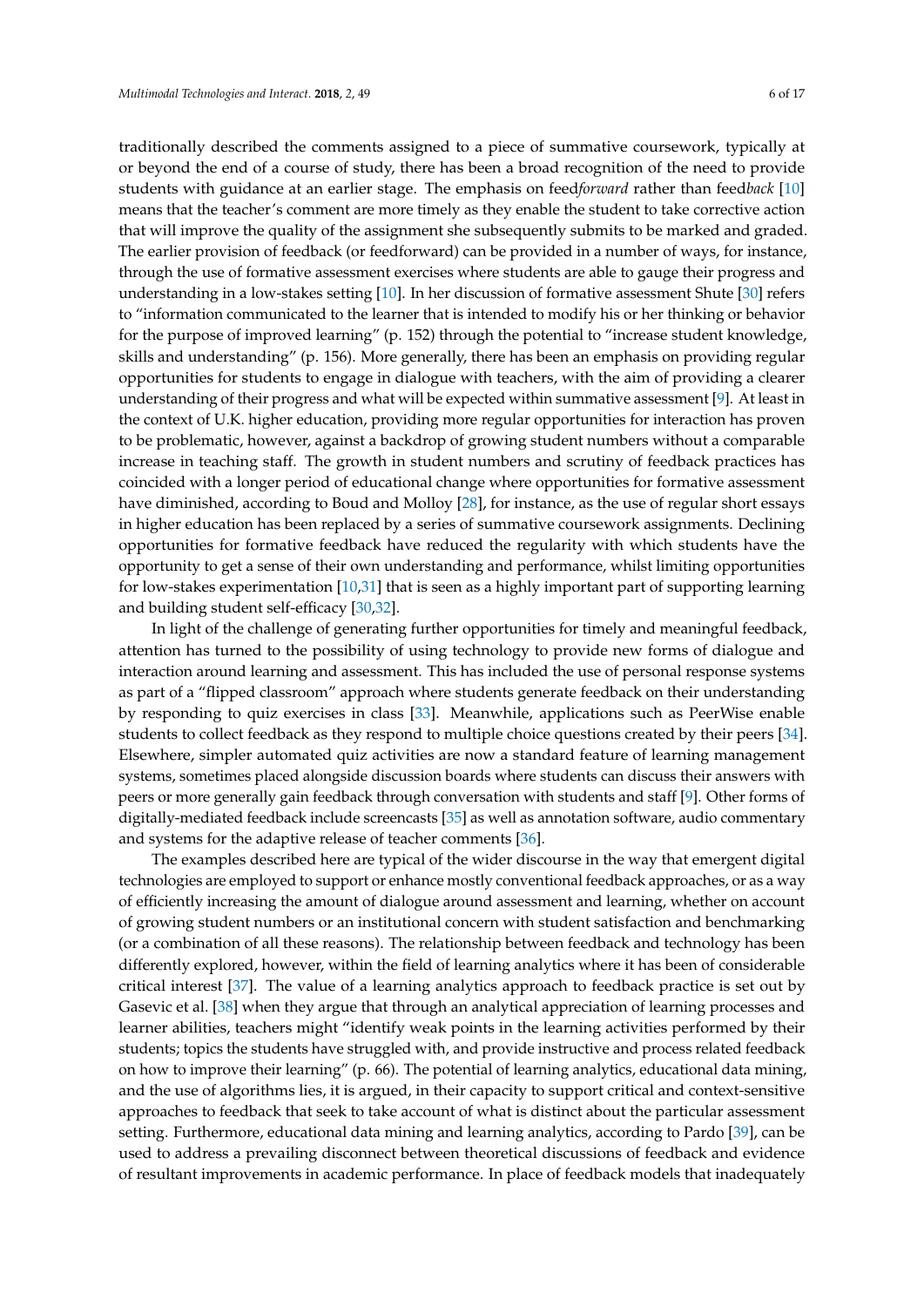demonstrate how the likes of feedback loops translate to learning gains or improved understanding, Pardo proposes a framework that sets out an explicit link between educational analytics and the potentialities of the algorithm with feedback and cognitive processes. While Pardo's work is set out at a conceptual level, it would seem able to frame the particular complexities of digital, multimodal dialogue through the way that it "takes into account other important mediating factors such as the role of the instructor and the need to consider changes in knowledge, beliefs, attitudes, strategies and tactics in the learner as the ultimate goal of the process" (p. 437). Learning analytics and educational data mining have also become an important part of the discussion around learning at scale, particularly in light of the need to provide targeted and timely feedback to a growing body of students. As students interact with educational technologies, according to Pardo et al. [\[40\]](#page-16-1), they generate data that can offer a picture of their personal learning performance and needs, followed by the tailoring of personal feedback. In the setting of an undergraduate engineering course, Pardo et al. describe how an approach that combined instructor knowledge with digital traces of student interaction around technology allowed for the generation of regular and personalized e-mail feedback messages that met with a positive response from learners and provided evidence of improved academic performance within mid-term examinations. The potential for the complex workings of code and algorithm to support feedback and understanding is also shown in Shute & Ventura's work around video game-based learning [\[41\]](#page-16-2). Proposing the concept of "Stealth Assessment," Shute & Ventura argue that game-playing supports feedback around learning in a range of ways, for instance, through the generation of real-time information that generates hints and alters the difficulty level of an activity in response to the student's particular needs-in-the-moment. Crucially, feedback generated in this way potentially offers the considerable advantage of being timely, personalized, and ongoing without providing the type of workload burden that can be prohibitive for teaching staff with competing responsibilities and time pressures.

#### **9. Review of the Literature**

The discussion of the literature that follows draws attention to work that has taken a critical interest in the multimodal character of feedback in educational contexts. Beginning in the setting of the higher education language classroom, Sadoux [\[36\]](#page-15-23) discusses a pilot project where she used "generic online multimodal feedback" to encourage higher levels of student engagement. In light of the burden that feedback can present teachers with, Sadoux replaced individualized comments with a PowerPoint presentation and accompanying narration (edited into a video) that addressed broad issues around the assignment, whilst inviting students to contact her with specific follow-up queries. Drawing on work in cognitive learning theory, Sadoux argues that multimodal feedback enables the student to process information through different memory systems, "thus improving performance and reducing cognitive overload" (p. 89). Sadoux cites email correspondence with students and viewing statistics to suggest a positive reception towards this generic multimodal feedback.

Where Sadoux's pilot study was mostly concerned with delivering feedback in response to an assessment exercise, Campbell & Feldman [\[42\]](#page-16-3) place a greater emphasis on multimodal feedback as a form of technological exchange during the process of composition. In their discussion of the power of multimodal feedback in the school English classroom, Campbell and Feldman describe how they were motivated by a desire to explore whether technology could provide more "streamlined" and "efficient" ways of providing feedback around the writing process. Defining multimodal feedback as "a combination of audio, video and visual media"  $[42]$  (p. 1), Campbell and Feldman describe how providing students with comments on their written work at a formative stage resulted in prompt revisions, an impact they argue to be much more suggestive of learning than assigning a grade or circling an achieved outcome on an assessment rubric. Of note, Campbell and Feldman describe how this multimodal and iterative approach resulted in the improved compositional performance of a student who previously experienced difficulty in his writing. There is a parallel here with critical work that has demonstrated how an emphasis on multimodality within assessment more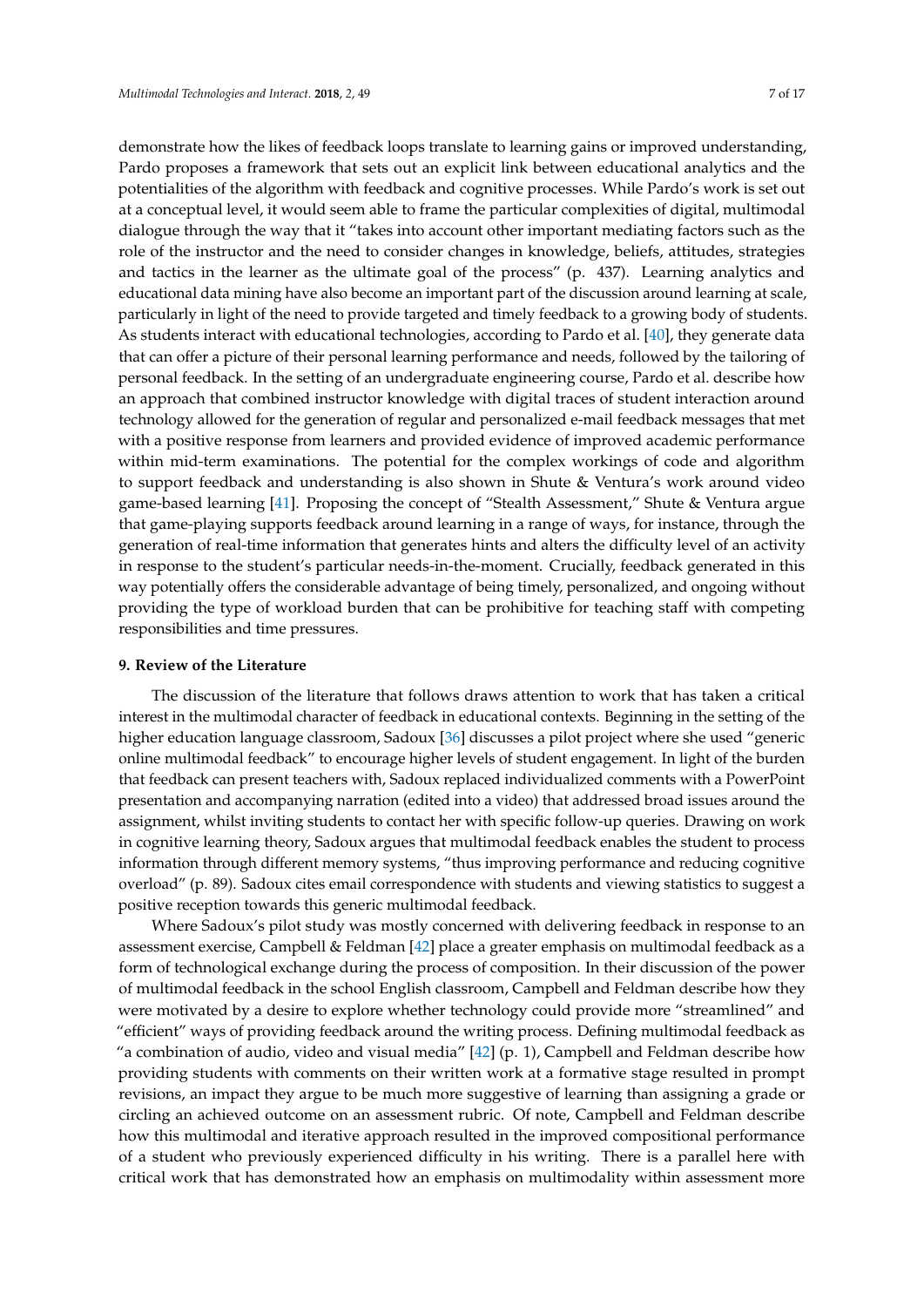generally has proven to be transformative for learners experiencing some form of educational or social disadvantage [\[26](#page-15-13)[,43\]](#page-16-4). Although it is not the interest of this article, there is the intriguing possibility that digitally-mediated multimodal feedback might have a role to play in enabling students from non-traditional backgrounds or positions of educational disadvantage to better understand and put into action comments and advice from teachers.

In contrast to the generic emphasis of multimodal feedback proposed by Sadoux [\[36\]](#page-15-23), Campbell and Feldman [\[42\]](#page-16-3) describe how the use of video conferencing, audio recordings, and annotation software supported individualized feedback that led to improved understanding of content, while building relationships between staff and students. Particularly important to Campbell and Feldman was the potential for these multimodal approaches to generate feedback that was timely, which is firmly established as central to "best practice" around feedback [\[10](#page-14-9)[,44\]](#page-16-5). There is a need, however, to establish the extent to which the observed success of multimodal feedback depended on the particular selection and configuration of semiotic resources, or whether it was attributable to the dialogic or timely nature of the approach more generally. Therefore, where Campbell and Feldman describe how multimodal feedback "allows the student to pause and revise and play again" and to "revisit the feedback at a later time" through the ease with which "video and audio files are archivable and readily available" [\[42\]](#page-16-3) (p. 2), we might see a parallel with the student who casts an eye over an annotated essay or printed feedback sheet before filing it away for future use. At the same time, the accessibility, longevity, and portability of audio or video feedback has more to do with its digital form more generally, rather than its multimodal make-up. In this and other examples across the literature, there is a need to better explain what it is about an audio commentary (or other approach) that makes it more overtly multimodal compared to the same guidance being offered in a conventional (non-digital) way, for instance, through spoken conversation in the classroom. More generally, while the different pieces of research described in this review advertise a specific interest in multimodality, they would sometimes benefit from taking a position on what multimodality is: in the absence of this type of conceptual framing there is a tendency to under-consider what is multimodal about a particular form of feedback, giving the impression that "multimedia" might be a better fit for the approach. An exception here would be Mathisen's discussion of video feedback around written composition where he raises the question of how the teacher might "optimize the interplay between the visual and verbal" [\[11\]](#page-14-10) (p. 111) within the video format, or what we might describe from a multimodal perspective as questions around the particular configuration and prominence of modes within a communicational act.

Where the research by Sadoux [\[36\]](#page-15-23) and by Campbell and Feldman [\[42\]](#page-16-3) investigated multimodal feedback in a single learning context, Mathisen studied the use of screen capture videos across eight higher education subjects. Like Campbell and Feldman, Mathisen observed that multimodal feedback would inspire and motivate students in their writing, while establishing closer working relationships with teachers. From the teacher's perspective meanwhile, the simplicity of the screen format supported higher levels of precision and quality in the feedback they were able to provide. While highlighting the possibilities for enhanced learning and classroom relations, Mathisen calls for a nuanced approach when considering the success of multimodal feedback. Mathisen asks, for instance, whether the video format might be particularly suited to the interests of some learners, and within particular academic disciplines, but less welcome or suitable in others. While Carless and Boud are amongst those who have acknowledged that students respond positively to digitally-mediated feedback, they also highlight the need to consider the importance of "affect," which they describe as the learner's "feelings, emotions and attitudes" [\[29\]](#page-15-16) (p. 3). When a single of group students enter a classroom with varying abilities, interests, and histories, Mathisen, along with Carless and Boud, helpfully remind us to be alert to the value of personalizing feedback and consider varying feedback literacy and wider background. The importance of considering affect and recognizing the complexity of student needs over a digitally-driven one-size-fits all approach is also recognized by Elola and Oskoz [\[45\]](#page-16-6) in their discussion of the potential for multimodal feedback to support second language learning. Rather than framing discussion in terms of old versus new (which is a feature of the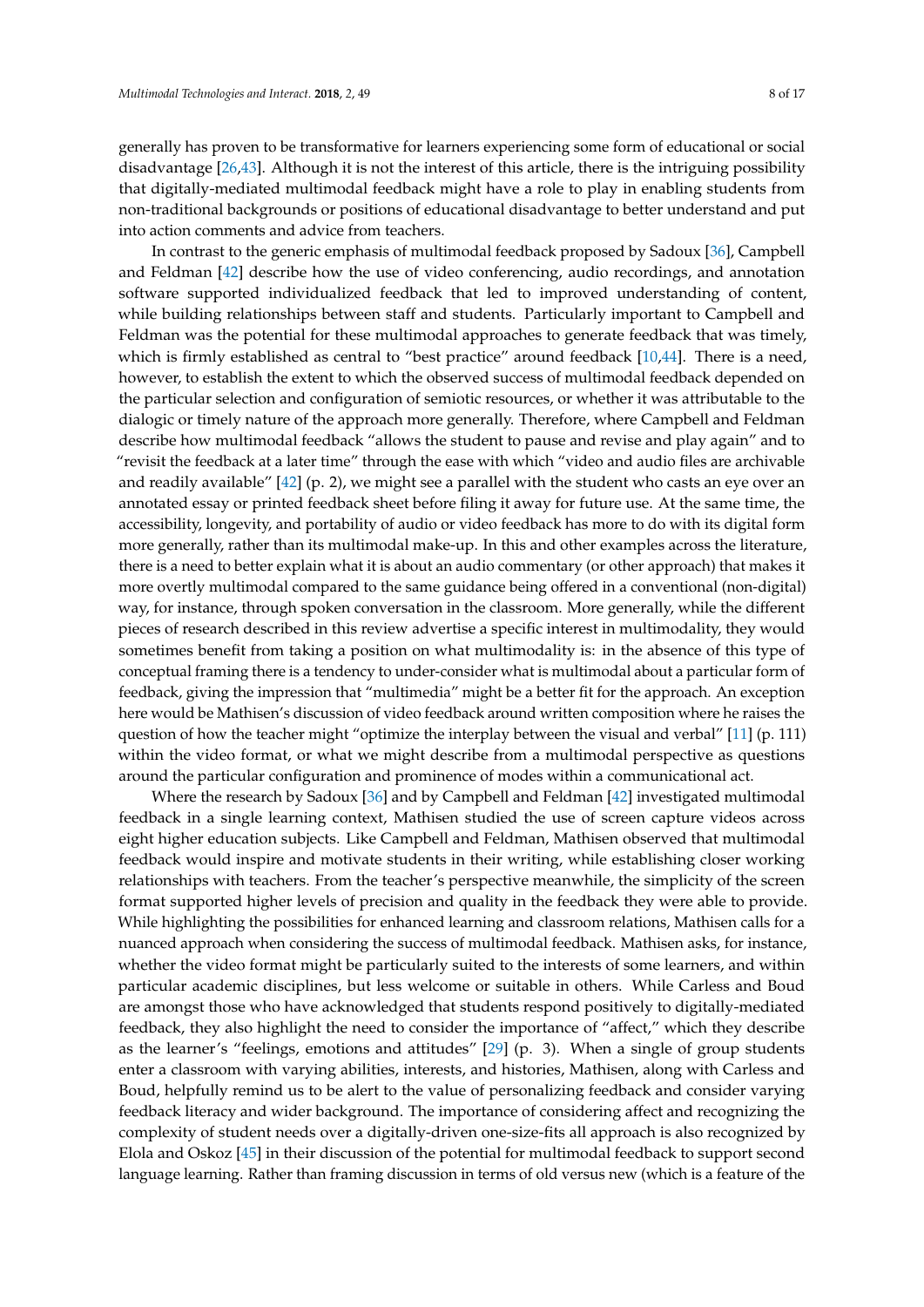discourse around multimodality and education), Elola and Oskoz point towards the complementarity of digitally-mediated multimodal feedback and more conventional printed-language approaches. Drawing on their study of four students in an advanced level Spanish writing course, Elola and Oskoz observed that students preferred a multimodal commentary for broader issues such as content, however favored more traditional typed feedback when it came to the particular form of their writing. The message here is that in considering the potentialities of multimodal feedback we should be open to considering new digitally-mediated dialogue as part of a wider repertoire of feedback methods.

Any attempt to evaluate the value of multimodal feedback needs to take account of the wider entanglement of human, material, technological, and political interests and opportunities that contribute towards educational practice [\[12](#page-15-0)[,14](#page-15-2)[–16\]](#page-15-3). In their research around student perceptions towards digitally recorded multimodal feedback, Philips et al. [\[46\]](#page-16-7) call for greater attention to the influence of secondary factors including preferred learning style, access to technology, institutional assessment policies, and so on. In a similar vein, Mathisen argues that in judging the success of multimodal feedback strategies, we need to pay attention to wider educational context and circumstances, including "the interaction between technology and the particular subject's distinctive character, existing educational and advisement traditions as well as the teacher and student's digital literacy" [\[12\]](#page-15-0) (p. 100). When there can be a tendency to consider feedback as a closed exchange between tutor and student, we can usefully extend the position taken by Mathisen and Philips et al. to acknowledge the wider body of human and non-human materialities that are implicated in education practices [\[14\]](#page-15-2). We are reminded here that the interaction between student and tutors always exists as part of wider sociomaterial assemblage of interests, opportunities, resources, and pressures, including the availability and capability of digital technology, institutional pressure, deadlines, and so on. Mathisen goes on to challenge instrumentalist assumptions which connect the introduction of technological tools with delivered learning success. In a similar vein, Philips et al. argue that, "using technology such as video is not a silicon bullet to improving feedback" [\[46\]](#page-16-7) (p. 514); instead, where multimodal feedback is observed to be successful, we need to unpick whether the value it brought to student learning is attributable towards a particular orchestration of semiotic material, or whether it rested with a feedback strategy that was more widely dialogic, timely, or demonstrative of other strategies associated with improved learning and performance around assessment.

Where the examples described here approach feedback from the conventional perspective of an exchange between student and tutor, recent research by Hung [\[47\]](#page-16-8) turned attention to the role of multimodal video feedback between students. Situated within the EFL (English as a Foreign Language) classroom, Hung analyzed learner reflections, interview transcripts, and questionnaire data from 60 students to investigate experiences and attitudes towards video feedback in place of more traditional written approaches. Amongst the key themes to emerge from Hung's research was the overall positive response of learners, particularly towards more personalized feedback generated by their peers via video. This was accompanied, however, by an acknowledgement of some of the technical challenges around sound, bandwidth, and interface, suggesting a need for "systematic training and constant practice on feedback development" according to Hung (p. 100). The value of peer feedback during the composition of multimodal assignments is also recognized by O'Shea and Fawns in their discussion of collaborative connoisseurship in digital environments [\[48\]](#page-16-9). When students and their tutors "generally have a somewhat vague grasp of what represents academic quality within emerging multimodal practices or how to produce a multimodal product that conforms to assessment criteria and other requirements" (p. 226), there is considerable value in opportunities for activities and accompanying dialogue where expectations around what represents high quality work are made explicit. In a sense, the same benefits would surely be recognized by tutors and students concerned with more conventional essayistic or language-privileging assignments, however O'Shea and Fawns, supported by the testimonies of students they interviewed, correctly recognize a heightened level of uncertainty (and therefore need for dialogue around assessment) when meaning is represented across a richer range of communicational modes.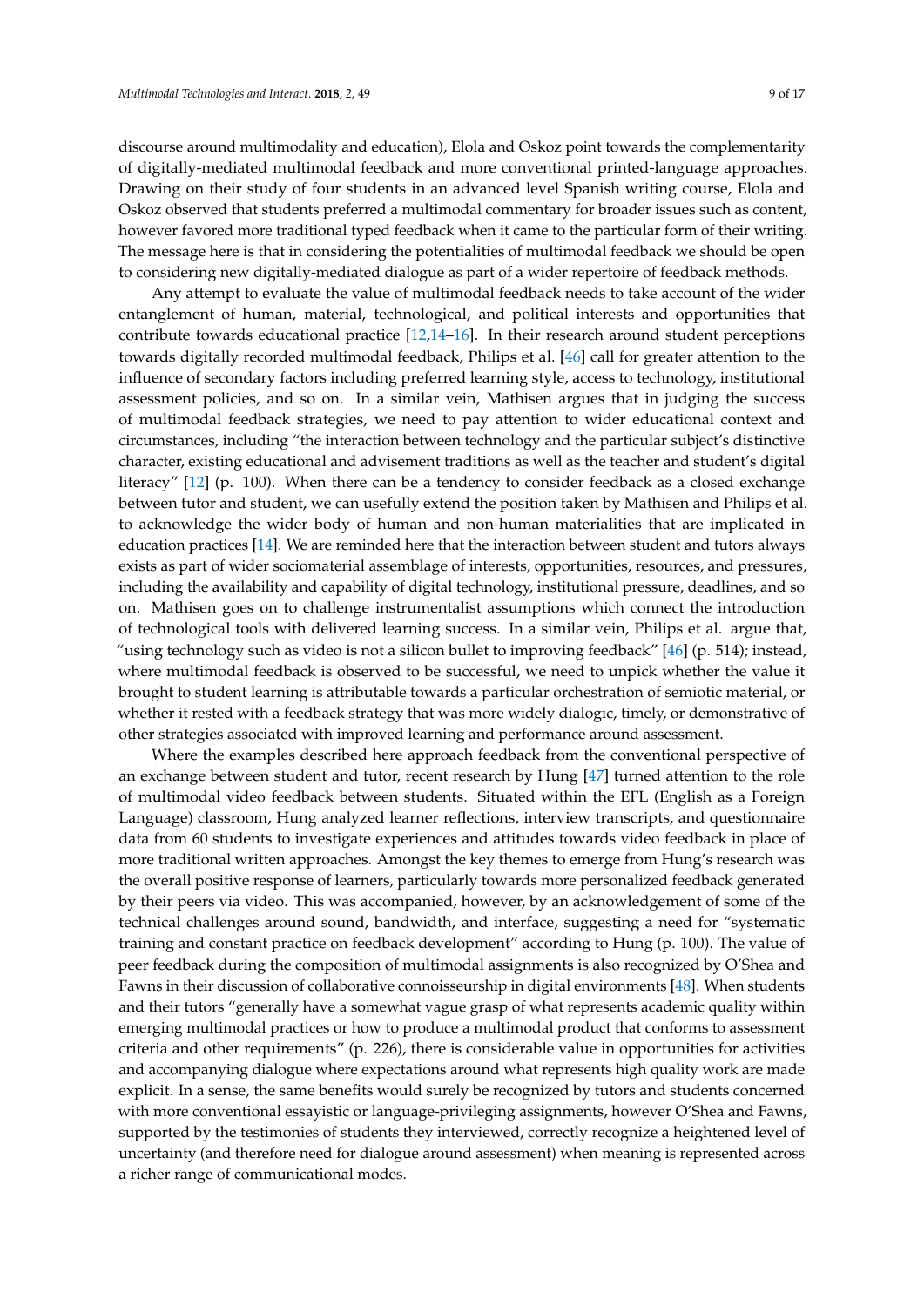#### **10. Case Study: Digital, Multimodal Dialogue as Feedback**

At this point, I would like to return to the scene from the beginning of the article. Through the use of a case study I wish to illustrate and explain how digital, multimodal dialogue can provide exciting and apt learning opportunities. Despite ambiguity around the methodological function of the case study [\[49\]](#page-16-10), and the variety of ways that it manifests across research [\[50\]](#page-16-11), the central purpose of the approach, according to Tobin [\[51\]](#page-16-12), is "to help us notice and understand particular aspects of the human experience that are often overlooked or unexamined by other types of research" (p. 771). Thinking about education research in particular, the use of case studies has become particularly popular, according to Bailey [\[50\]](#page-16-11), for instance, as a way of interrogating student experiences, attitudes towards technology, and a desire to improve teaching practices. This is a view echoed by Timmons and Cairns [\[52\]](#page-16-13) when they argue that the case study approach "not only creates knowledge and understanding but also sets a standard for good teaching practices through two main means—development and implementation of policy, and gaining experience through exposure to a particular phenomenon" (p. 100). The value of the case study to the education researcher, according to Bailey, lies in the possibility of being able to connect specific events to wider patterns of practice, while also having the capacity to support the generation of theory. By narrowing the gaze to focus on particular phenomena or practices, the researcher foregoes the possibility of making the kind of broad generalizations that might emerge from large data sets (although Timmons and Cairns argue that a case study approach can support generalizability when used as part of a broader repertoire of methods, including surveys or interviews, for instance). Countering the accusation that the case study approach lacks the rigor of research undertaken across a wider range of data or contexts, Timmons and Cairns, along with Tobin, highlight rich description, nuance, and the depth of understanding that comes from narrowing the attention to what can, according to Bailey [\[50\]](#page-16-11), be even a single example of practice. For the purpose of my own work, the case study approach enabled me to consider existing theoretical and empirical work around multimodality, feedback, and technology, with a view to raising questions about the potentialities and challenges of digitally-mediated multimodal dialogue around assessment. When digital education practices are heavily subject to context, I make no claim to generalizability (and neither would a case study approach be suited to this form of argumentation, according to Bailey). Instead, by considering vital themes from the literature through a small-scale study, I have sought to foreground some of the critical issues around multimodality, technology, and feedback, which might in turn be used to ask questions about the nature of pedagogic practices in other educational settings.

Graeme's Second Life assignment was completed within the Introduction to Digital Environments for Learning (IDEL) course, part of the MSc in Digital Education at the University of Edinburgh. The Digital Education program is delivered entirely online and attracts teachers working in primary, tertiary, and secondary education, as well as learning technologists, course designers, and other professionals in training roles. The program provides students with critical insights and practical skills relevant to the increasingly digital nature of education. An important part of the program culture sees students being encouraged to experiment with the representational form of their work through digital technologies; a commitment to multimodality is communicated through course handbooks, assessment criteria, and in conversation. The IDEL course took place across 12 weeks and was taught by a team of academic tutors, working with around four to five students each. This was a compulsory first course for all students on the Digital Education program. The fully online nature of the course and program meant that the cohort was made up of an international body of students. Although students were united in having previously participated in an undergraduate degree program, disciplinary background and current professional interest varied across the group. This included students who were undertaking their first experience of formal education since completing an undergraduate degree, to a number of the group who already held a doctorate. Similarly, students had enrolled on the Digital Education program for a range of reasons including an interest in exploring how academic practice was affected by the shift to the digital (as was the case for Katherine, whose work is discussed below)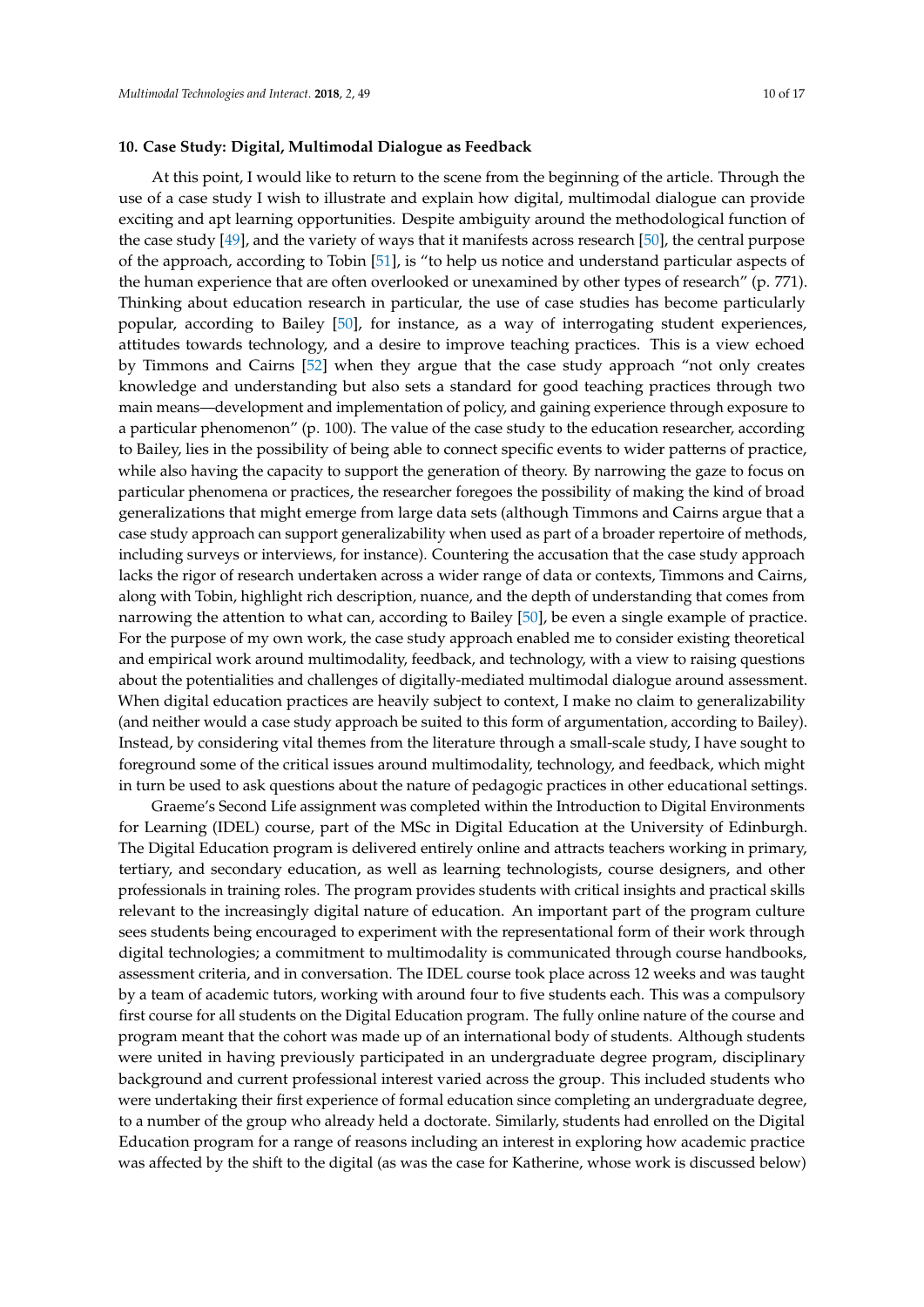and a desire to take a critical approach to understanding how digital technologies might enhance their work in teaching or training (as in Graeme's case).

During the period described in this case study, the advertised purpose of the IDEL course was to offer a snapshot of the technological possibilities of digital education, while at the same time giving students an opportunity to explore some of the practical and theoretical issues concerned with learning in digital contexts. To complete the course, students had to participate in two assessment exercises: an ongoing reflective blog recording their thoughts and experiences in diary form, as well as a final assignment exploring a course theme of particular interest. In each case, students were encouraged to present their ideas in digital and multimodal formats relevant to the internet. The course itself was delivered across a range of digital environments including Skype, Second Life, and a discussion was democred deress a range or algular environments increasing ony peybecome and staff would gather to board within the Moodle learning management system, where students and staff would gather to discuss "presence," "sanctuary," "spaces", and other themes relevant to digital education. The most discuss "presence," "sanctuary," "spaces", and other themes relevant to digital education. The most frequent interaction, however, took place within the reflective blog, hosted on the Elgg open source social networking platform, where students would produce around three posts per week sharing their understanding and experiences around the corresponding course topic. In my role as a tutor, I would read through the blogs for my five students before offering feedback in the form of encouragement,  $\alpha$  questions, and suggestions for further reading and reflections, communicated within the comments function under each post. where the Moodle learning management system, where students and state where  $\frac{1}{100}$ 

During week 4 of the IDEL course, students were invited to explore ideas around "body," "mind," and "community," while at the same time participating in a series of activities in the online virtual world of Second Life. This included assembling on the beach or gathering around the campfire for group tutorials with tutors and peers. Rather than responding to the corresponding blog posts in the conventional typed format, I instead delivered feedback "through" my own Second Life avatar, Jimmi. This involved using the SnapzPro screen capture software to create footage of Jimmi in a range of locations and poses in Second Life. I then edited the clips in iMovie software before adding a series of typed captions offering feedback in the form of comments, questions, and encouragement (Figure [2\)](#page-10-0). Although the same feedback could have been more quickly and easily typed into the comments box within the Elgg blog, by taking a more experimental and richly multimodal approach, I wanted to encourage my tutees to move beyond printed language as the dominant representational mode within their work. During the early stages of the course, many of the reflective blogs were characterized by a heavy emphasis on words, sometimes preceded or interspersed with an illustrative image. When there is evidence that students are cautious about the disposable nature of the digital form [\[53\]](#page-16-14) and that online platforms such as blogs can simply re-enforce the structure and linearity of more conventional print-based communication [\[54\]](#page-16-15), I wished to reiterate that, within the exploratory setting of the IDEL print-based communication [54], I wished to reiterate that, within the exploratory setting of the IDEL print-based communication [54], I wished to reflect that, within the exploratory setting or the IDEL course, approaches that might elsewhere be viewed as overly experimental or unconventional [\[55\]](#page-16-16) could be a valid way of representing academic knowledge. In conversation with students, I explained could be a valid way of representing academic knowledge. In conversation with students, I explained my approach as "multimodal critical provocation": an attempt to challenge them to think about how my approach as "multimodal critical provocation": an attempt to challenge them to think about how the digital form is particularly suited to conveying knowledge in ways that are innovative, multimodal, the digital form is particularly suited to conveying knowledge in ways that are innovative, multimodal, and also scholarly. and also scholarly. course, approaches that might elsewhere be viewed as overly experimental or unconventional [55]

<span id="page-10-0"></span>

**Figure 2.** Stills from video feedback recorded in Second Life. Image by the author. **Figure 2.** Stills from video feedback recorded in Second Life. Image by the author.<br> **Figure 2.** Stills from video feedback recorded in Second Life. Image by the author.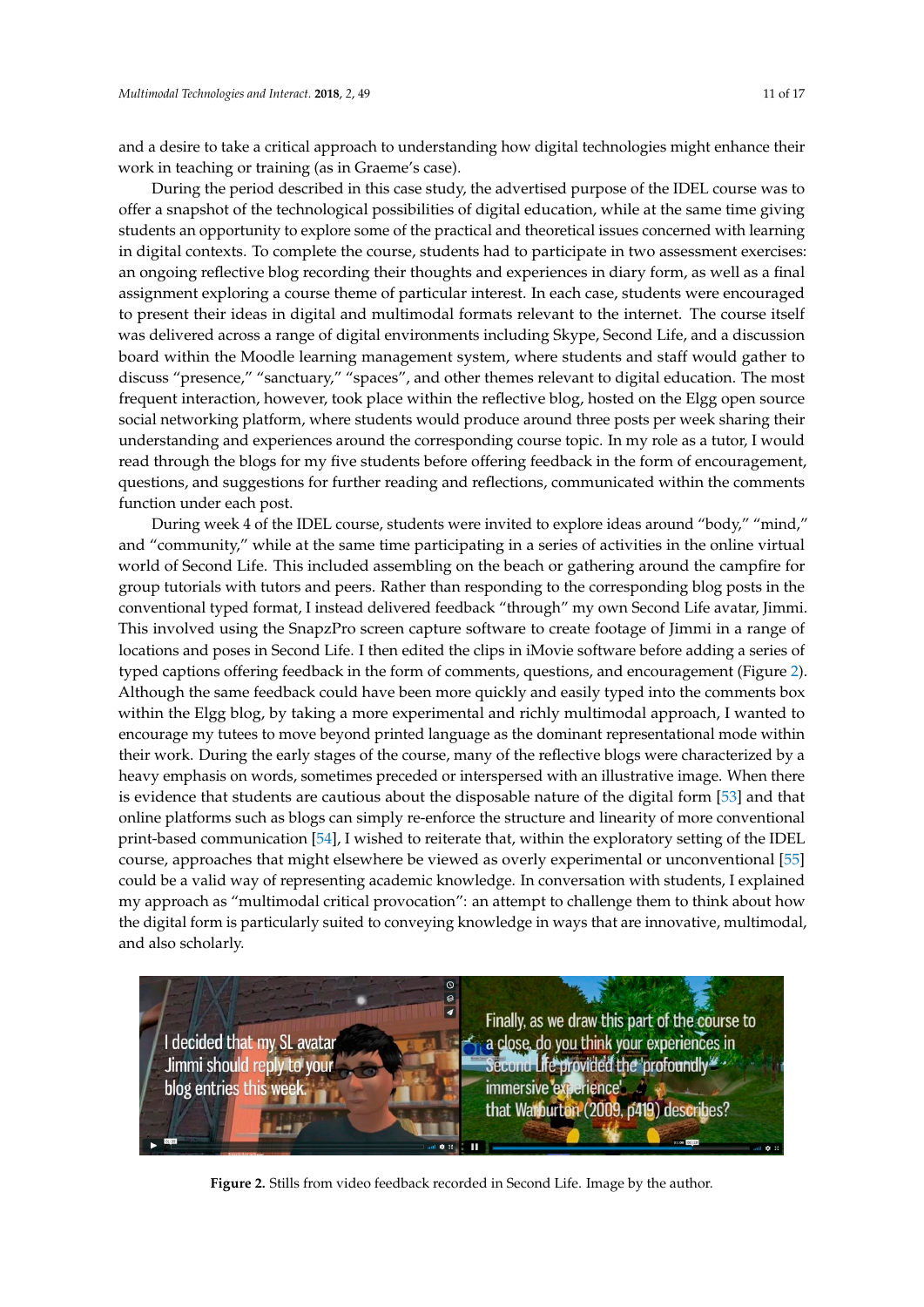In the weeks that followed, the reflective blogs became more richly multimodal as students began to place a greater emphasis on visual content alongside written reflection. Importantly, in the conversations I had with students about the representational form of their work, the emphasis was always about selecting and configuring modes in a way that would best convey their ideas, not about dispensing with printed language. To emphasize this point, at different times during our dialogue I directed students towards Kress's concepts of "aptness of mode" and "aptness of audience" [\[17\]](#page-15-4). In his discussion of the gains and losses around new forms of image-dominated representations of knowledge, Kress points towards the possibilities of orchestrating modes to best suit the knowledge to be conveyed and the perceived needs of the audience. Applied to the setting of the reflective blog and the IDEL course, this involved inviting students to think about selecting the representational form for their work that was most suited to the ideas they wished to communicate or demonstrate, whilst also meeting what they imagined to be my preferences and interests, as their audience (which included the expectations set out in the assessment criteria). With a background in musicology, Katherine took up this challenge by creating a music playlist in response to some of the preceding course themes. On other occasions, she used cartoons with short sentences combined with color, lines, and shapes to represent her ideas around the nature of digital authorship and presence in networked environments. Sustaining the emphasis on multimodal dialogue, my response in these instances came through a combination of music and image, including embedded videos and images edited in Photoshop that directly replied to Katherine's preceding ideas. What followed was a richly multimodal conversation played out through images and words that was simultaneously colorful and critical. For her final assignment, Katherine went on to produce a highly effective and richly multimodal web essay where she interspersed a typed commentary with music videos and images as she presented arguments around cyborg culture and posthumanism.

Similar multimodal exchanges took place in week 10 of the course as our attention turned to visuality, visual literacy, and the nature of knowledge construction within increasingly digital learning environments. Graeme approached the subject matter as an opportunity to enact the course content through the form of his work, as he described in a video blog post. Responding in kind, I produced my own screencast where I combined images and captioned citations with a spoken commentary. The multimodal dialogue between Graeme and myself would continue through to his final assignment where he used some of the same approaches to embed a videocast into the underwater classroom he had constructed in Second Life. Graeme's assignment was a particularly effective example of matching the representational form of his work to the ideas he wanted to convey; his arguments around immersion and presence in virtual worlds were advanced by inviting me to experience some of the same immersive and embodied experiences discussed in his commentary.

In terms of their representational form, these final assignments were considerably different from the predominantly language-based emphasis of earlier blog posts. At the time, Graeme and Katherine described how this digital multimodal dialogue excited and emboldened them towards these imaginative and highly successful approaches. These feelings were reiterated during recent email exchanges as I invited both students to look back upon their experiences of our exchanges and their subsequent composition of richly multimodal assignments. Where the literature around the introduction of multimodal assessment has sometimes highlighted uncertainty and reticence amongst students towards the digital form [\[13](#page-15-1)[,54](#page-16-15)[,55\]](#page-16-16), Graeme instead saw this "disruption" as a positive experience as he was challenged to playfully challenge conventional forms of authorship and meaning-making. Graeme and Katherine both highlighted the experiential value of being provoked into moving beyond the "essayistic" form in order to reflect on the changing nature of knowledge production within increasingly digitally-mediated learning environments. Also interesting was Katherine's belief that a major strength of the IDEL course culture was the expectation and opportunity for tutors to experiment with the representational form of their work (for instance, through multimodal dialogue), alongside their students. This serves to helpfully reiterate that the use of digital and richly multimodal assessment and feedback is a joint venture between students and tutors. Nevertheless,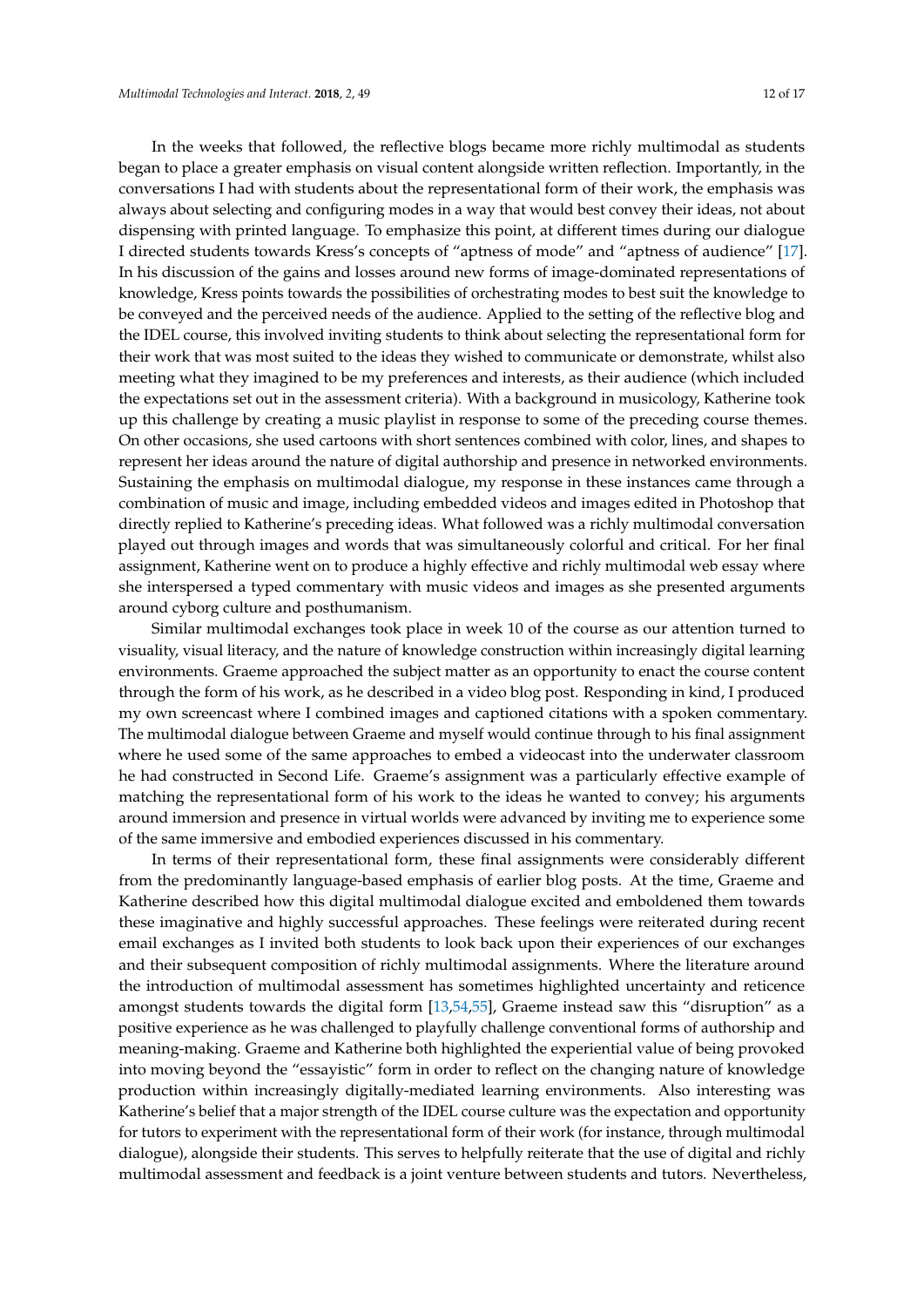for all that our digital multimodal dialogue evidently contributed towards positive learning experiences and the composition of highly effective assignments, when educational activity is a performance of a broad range of social and material interests and opportunities [\[14\]](#page-15-2), there is also a need to recognize other contributory factors [\[46\]](#page-16-7). This includes, for instance, the existence of a program culture that was supportive of multimodal representations of knowledge, as well as the time, technology, and talent at Graeme and Katherine's disposal. Again, this reifies Fenwick et al.'s position that a sociomaterial lens usefully draws attention to the way that educational practice is negotiated through a range of

different opportunities, resources, and pressures, including but extending beyond those of the student

#### **11. Discussion**

and teacher [\[14\]](#page-15-2).

Having argued for the way that multimodal feedback can contribute towards the representation of academic knowledge in ways that are simultaneously imaginative, scholarly, and in-tune with our increasingly digitally-mediated world, it is important to consider how, for the teacher, this might be an invigorating or unsettling experience (or both). When case study research places considerable emphasis on the interpretation, action, and presence of the researcher, and has accordingly raised questions about the independence of the author reporting on the work [\[49\]](#page-16-10), it is important to reflexively acknowledge how my own presence and interests will have shaped the experiences being reported here. Reflexivity is "the process of a continual internal dialogue and critical self-evaluation of researcher's positionality" [\[56\]](#page-16-17) (p. 220), which acknowledges and explains how the researcher was implicated in a research activity [\[57\]](#page-16-18). When the researcher's presence, interests, and actions inevitably shape the responses and behavior of those communities or individuals being studied, reflexivity recognizes the impossibility of the researcher objectively separating herself from what is seen, heard, or performed, or what Hammersley describes as an Olympian perspective of viewing from the outside [\[58\]](#page-16-19). Drawing attention to my own status and interests within the research setting serves the purpose of highlighting the subjectivity of the work presented here, thereby supporting the reader's interpretation of the ideas being put forward.

My involvement with the IDEL course (previously as a student and then as a tutor) will have shaped my understanding and attitude in a way that would be different from an "outside" researcher or observer. Having completed the same coursework exercises as Graeme and Katherine a number of years previously, I had a level of empathy and deeper understanding of some of the challenges and opportunities they might experience, which will in turn have shaped the tone and content of our dialogue. My prior technical and critical experience of creating multimodal artefacts would not be shared by all teachers, and this also needs to be recognized in considering how the multimodal exchanges described here might translate to other settings. The particular technical and interpretive challenges of multimodal assessment might call for teachers who have honed their critical skills in a print-based tradition to seek out opportunities for professional development [\[59\]](#page-16-20). Extended to practices around feedback, a greater emphasis on multimodal dialogue, combined with a shifting representational landscape more generally [\[23\]](#page-15-10), might reasonably highlight a need for some teachers to broaden their repertoire of skills to accommodate new approaches to meaning-making. On a related note, since the period described in this case study, the Digital Education program has gradually migrated away from Second Life to the increasingly popular educational space of Minecraft, prompting myself and other tutors to spend time with learning technologist colleagues as we oriented ourselves towards a new digital learning environment.

The multimodal dialogue described in the case studies was also supported by program culture: when a commitment to multimodal expression and experimentation with the digital form is made explicit through course handbooks and assessment criteria, the conditions are ripe for tutors to do likewise. It would be a different proposition, however, for the teacher who is uncertain over whether multimodal dialogue will align with the expectations of her students, colleagues, and external examiners, for instance. Furthermore, in light of the culture of benchmarking and performativity,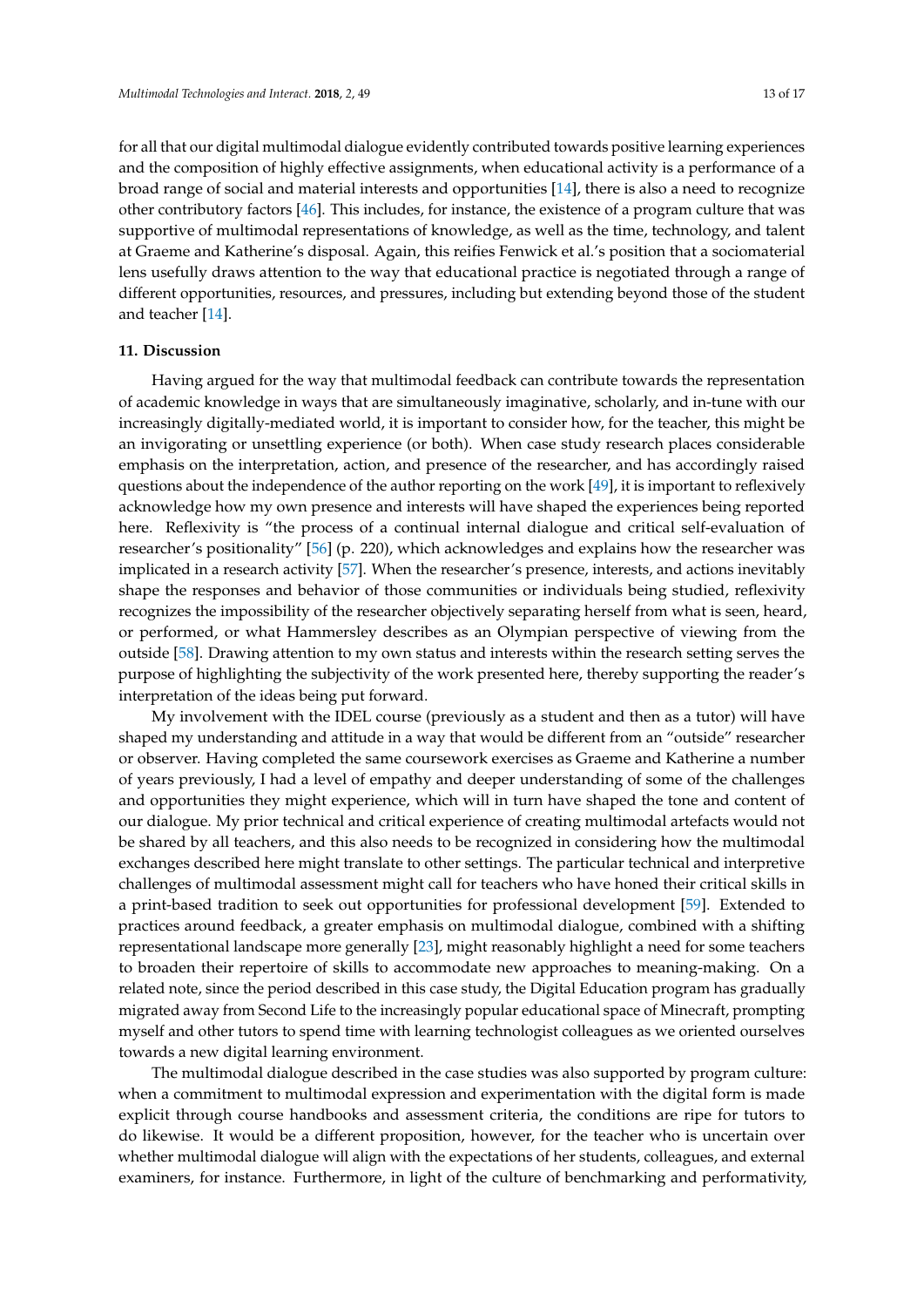the teacher might question how comfortably dialogue in the form of cartoons or images might sit with an institution-wide feedback strategy. Therefore, where the discourse around multimodality refers to acts of design and emphasizes choices around the selection and configuration of semiotic material in the communication of meaning [\[1\]](#page-14-0), the theoretical implication of choice will not always translate to the assessment and feedback setting, where practices might be scrutinized for transparency, clarity, and consistency.

I would also draw attention to the way that my own research interests should be recognized when considering the work presented here. The generation of multimodal feedback initially proved to be a time-consuming exercise, thereby mirroring the experiences of Sadoux [\[36\]](#page-15-23). The preparation of each piece of Second Life video initially took around an hour, considerably longer than typing comments underneath a blog post. I felt the effort was justified by my wider critical interest in multimodal learning. I acknowledge, though, that in light of the competing pressures faced by academic staff, this might prove prohibitive for other teachers. Of course, multimodal dialogue encompasses a broad range of approaches and Campbell and Feldman [\[42\]](#page-16-3) point towards the "efficiency" of providing feedback though video commentary while Sadoux describes how the initial investment in creating generic multimodal feedback through screencasts saved time in subsequent iterations of her course, on account of the same materials being used to support further cohorts of students. Although the personalized nature of student-tutor exchanges on the IDEL course rarely supported the recycling or use of generic feedback as Sadoux [\[36\]](#page-15-23) describes, I have found the subsequent crafting of video feedback to be considerably easier and quicker on account of these earlier experiences.

Having argued that multimodal dialogue can enable students to recognize the validity and critical value of taking a multimodal approach in their work, I am not advocating the approaches described here to the exclusion of other more conventional (and possibly less time-consuming), language-based methods of feedback. When a convincing part of the rationale for placing greater emphasis on multimodality within assessment and feedback has been the need to align approaches with the evolving nature of meaning-making practices across society and education, we should recognize that a considerable amount of what takes places in schools, colleges, and universities remains deeply committed to the language in its various forms [\[53\]](#page-16-14). Drawing again on Kress' aptness of mode and audience [\[17\]](#page-15-4), the challenge for the teacher is to design assessment tasks and craft feedback in ways that are best suited to the knowledge to be conveyed, alongside the interests of her students in that particular context. The use of multimodal dialogue is no more about dispensing with written feedback than multimodal assessment involves abandoning the essay; on the contrary, as Elola and Oskoz argue in their discussion of multimodal feedback in the foreign language classroom [\[45\]](#page-16-6), we should instead consider using a repertoire of approaches.

It is also important to acknowledge that students involved in multimodal dialogue would certainly have a range of different stories to tell based upon their own interests, abilities, and circumstances. Therefore, while Graeme and Katherine spoke enthusiastically about the impact of our multimodal dialogue upon their learning, on other occasions when I have delivered seminars on the subject of multimodal composition and assessment, students have described how a perceived lack of time, technical skill, or creativity discouraged them from taking up the challenge of presenting their work in a multimodal form. Therefore, just as Mathisen [\[12\]](#page-15-0) describes how some students may find a multimodal feedback approach less suited to their particular interests or circumstances, we are reminded that multimodal dialogue will not address all the challenges associated with feedback, as Philips et al. [\[46\]](#page-16-7) acknowledge. When relatively little has been written specifically about student experiences of multimodal feedback, it can be helpful to look towards the wider literature around multimodal assessment in order to get a sense of the contrasting attitudes and emotions of learners. This varies from the enthusiasm of high school students thrilled at the opportunity to convey knowledge through informal and more familiar literacy practices [\[26\]](#page-15-13) to a sense of skepticism around the "dubious" and "disposable" digital form [\[53\]](#page-16-14) (p. 21), coupled with a reluctance to move beyond the tried-and-trusted linearity and language-based expression of essayistic approaches [\[55\]](#page-16-16).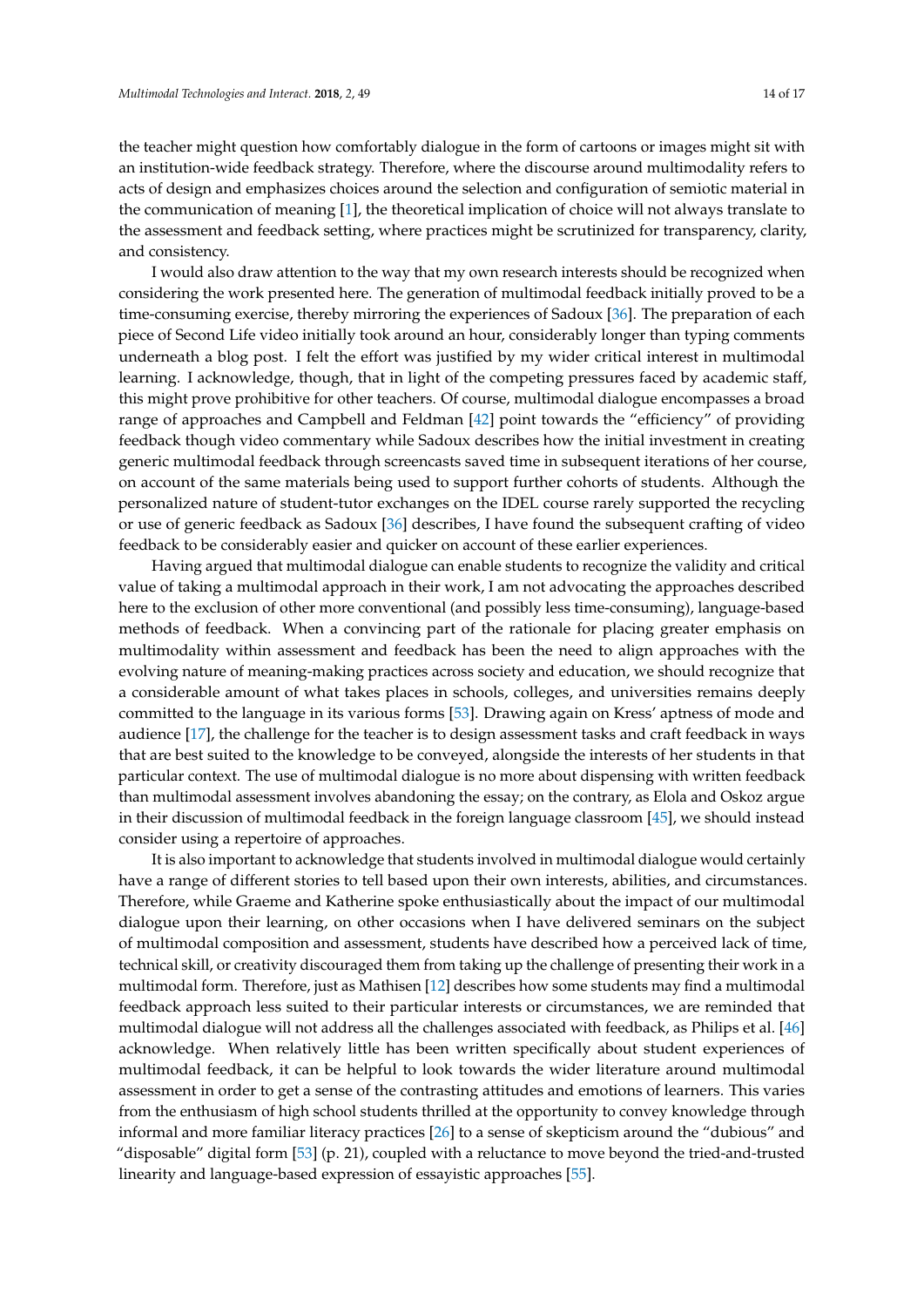#### **12. Conclusions**

In this article, I have argued that approaching feedback as an ongoing dialogue presented in richly multimodal and digital form can support opportunities for learning that are imaginative, critical, and in-tune with our increasingly digitally-mediated society. When a teacher communicates with students in a richly multimodal way, she can demonstrate the academic validity of the form, potentially emboldening and encouraging her students towards approaches that might otherwise be perceived as unsuitable or risky, particularly in the assessment setting. Consistent with literature around multimodality and education more generally, I have argued that in our increasingly digitally-influenced learning environments and society, we need to consider when and how our approaches to feedback should pay greater attention towards opportunities for the multimodal representation of academic knowledge. This does not mean however that we dispense with print-based approaches to feedback; on the contrary, the question should always be about aligning feedback to the particular assessment and learning context, including the knowledge to be conveyed. At the same time, I have drawn attention to some of the practical and critical challenges that teachers might confront around multimodal dialogue, which includes recognizing that educational practice is always subject to a complex entanglement of social and material interests and opportunities that can support or sit in opposition to the feedback approaches described here. Without suggesting that the type of exchanges between myself and Graeme and Katherine would be suited to every student or situation, or that we should take the introduction of digitally-mediated feedback lightly, it is my hope that the article presented here encourages other teachers to boldly explore the exciting possibilities of digital, multimodal dialogue.

**Funding:** This article was prepared during my ESRC-funded Doctoral research at the University of Edinburgh. **Conflicts of Interest:** The author declares no conflict of interest.

### **References**

- <span id="page-14-0"></span>1. Kress, G.; Van Leeuwen, T. *Multimodal Discourse: The Modes and Media of Contemporary Communication*; Hodder Arnold: London, UK, 2001; ISBN 9780340662922.
- <span id="page-14-1"></span>2. Ong, W.J. Wired for Sound: Teaching, Communications, and Technological Culture. *Coll. Engl.* **1960**, *21*, 245–251. [\[CrossRef\]](http://dx.doi.org/10.2307/373335)
- <span id="page-14-2"></span>3. Jewitt, C. An introduction to multimodality. In *The Routledge Handbook of Multimodal Analysis*; Jewit, C., Ed.; Routledge: London, UK, 2009; pp. 14–27. ISBN 9780415667777.
- <span id="page-14-3"></span>4. Matthewman, S.; Blight, A.; Davies, C. What does multimodality mean for English? Creative tensions in teaching new texts and new literacies. *Educ. Commun. Inf.* **2004**, *41*, 153–176. [\[CrossRef\]](http://dx.doi.org/10.1080/1463631042000210944)
- <span id="page-14-4"></span>5. Carpenter, R. Boundary negotiations: Electronic environments as interface. *Comput. Compos.* **2009**, *26*, 138–148. [\[CrossRef\]](http://dx.doi.org/10.1016/j.compcom.2009.05.001)
- <span id="page-14-5"></span>6. Kimber, K.; Wyatt-Smith, C. Secondary students' online use and creation of knowledge: Refocusing priorities for quality assessment and learning. *Aust. J. Educ. Technol.* **2010**, *26*, 607–625. [\[CrossRef\]](http://dx.doi.org/10.14742/ajet.1054)
- <span id="page-14-6"></span>7. Johnson, D.; Kress, G. Globalisation, Literacy and Society: Redesigning pedagogy and assessment. *Assess. Educ. Princ. Policy. Pract.* **2003**, *10*, 5–14. [\[CrossRef\]](http://dx.doi.org/10.1080/09695940301697)
- <span id="page-14-7"></span>8. Jewitt, C. *Technology, Literacy and Learning: A Multimodal Approach*; Routledge: Abingdon, UK, 2006; ISBN 9780415345491.
- <span id="page-14-8"></span>9. Hatzipanagos, S.; Warburton, S. Feedback as dialogue: Exploring the links between formative assessment and social software in distance learning. *Learn. Media Technol.* **2009**, *34*, 45–59. [\[CrossRef\]](http://dx.doi.org/10.1080/17439880902759919)
- <span id="page-14-9"></span>10. Hounsell, D.; Xu, R.; Tai, C.-M. Balancing Assessment of and Assessment for Learning. (Scottish Enhancement Themes: Guides to Integrative Assessment, Nos. 2 & 3) 2007. Gloucester: QAA. Available online: [http://www.enhancementthemes.ac.uk/docs/publications/guide-no-2-balancing-assessment-of-and](http://www.enhancementthemes.ac.uk/docs/publications/guide-no-2-balancing-assessment-of-and-assessment-for-learning.pdf?sfvrsn=16)[assessment-for-learning.pdf?sfvrsn=16](http://www.enhancementthemes.ac.uk/docs/publications/guide-no-2-balancing-assessment-of-and-assessment-for-learning.pdf?sfvrsn=16) (accessed on 21 May 2018).
- <span id="page-14-10"></span>11. Eistenstein, E.L. *The Printing Press as An Agent of Change: Communications and Cultural Transformations in Early-Modern Europe (Volume 1)*; Cambridge University Press: Cambridge, UK, 1980; ISBN 0521299551.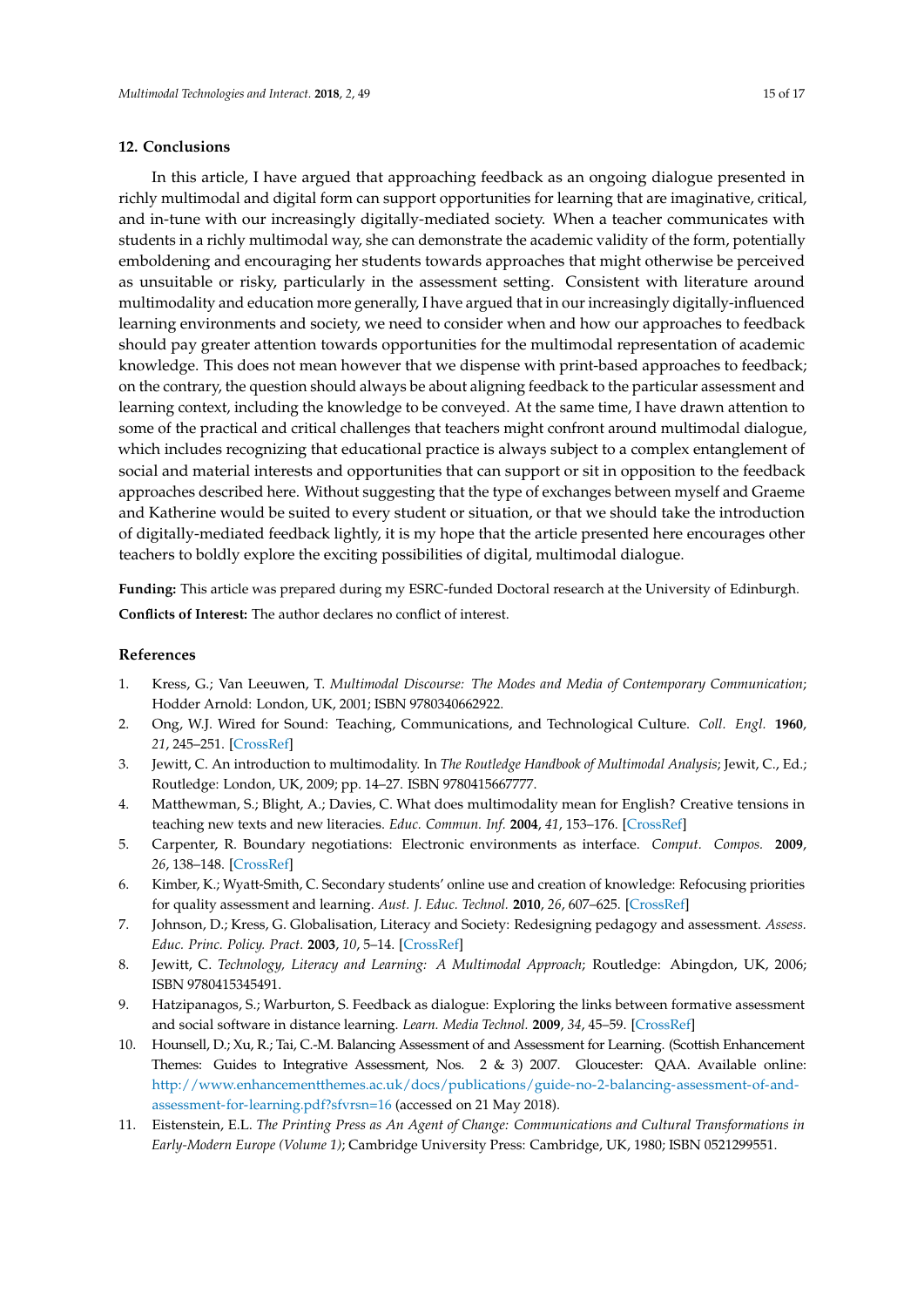- <span id="page-15-0"></span>12. Mathisen, P. Video feedback in higher education—A contribution to improving the quality of written feedback. *Univ. Nord. J. Digit. Lit.* **2012**, *7*, 97–116. Available online: [https://www.idunn.no/dk/2012/02/](https://www.idunn.no/dk/2012/02/video_feedback_in_higher_education_-_a_contribution_to_impr) [video\\_feedback\\_in\\_higher\\_education\\_-\\_a\\_contribution\\_to\\_impr](https://www.idunn.no/dk/2012/02/video_feedback_in_higher_education_-_a_contribution_to_impr) (accessed on 21 May 2018).
- <span id="page-15-1"></span>13. Bayne, S. What's the matter with 'technology enhanced learning'? *Learn. Media Technol.* **2014**, *40*, 5–20. [\[CrossRef\]](http://dx.doi.org/10.1080/17439884.2014.915851)
- <span id="page-15-2"></span>14. Fenwick, T.; Edwards, R.; Sawchuk, P. *Emerging Approaches to Educational Research: Tracing the Sociomaterial*; Routledge: Abingdon, UK, 2011; ISBN 9780415570923.
- 15. Bhatt, I.; de Roock, R. Capturing the sociomateriality of digital literacy events. *Res. Learn. Technol.* **2013**, 21. [\[CrossRef\]](http://dx.doi.org/10.3402/rlt.v21.21281)
- <span id="page-15-3"></span>16. Johri, A. The socio-materiality of learning practices and implications for the field of learning technology. *Res. Learn. Technol.* **2011**, *19*, 207–217. [\[CrossRef\]](http://dx.doi.org/10.3402/rlt.v19i3.17110)
- <span id="page-15-4"></span>17. Kress, G. Gains and losses: New forms of texts, knowledge, and learning. *Comput. Compos.* **2005**, *22*, 5–22. [\[CrossRef\]](http://dx.doi.org/10.1016/j.compcom.2004.12.004)
- <span id="page-15-5"></span>18. Kress, G.; Selander, S. Multimodal design, learning and cultures of recognition. *Internet High. Educ.* **2012**, *15*, 265–268. [\[CrossRef\]](http://dx.doi.org/10.1016/j.iheduc.2011.12.003)
- <span id="page-15-6"></span>19. Newfield, D. Multimodality and children's participation in classrooms: Instances of research. *Perspect. Educ.* **2011**, *29*, 27–35.
- <span id="page-15-7"></span>20. Norris, S. Modal density and modal configurations. In *The Routledge Handbook of Multimodal Analysis*; Jewitt, C., Ed.; Routledge: London, UK, 2009; pp. 78–91. ISBN 9780415667777.
- <span id="page-15-9"></span><span id="page-15-8"></span>21. Mills, K.A. A review of the "Digital Turn" in the new literacy studies. *Rev. Educ. Res.* **2010**, *80*, 246–271. [\[CrossRef\]](http://dx.doi.org/10.3102/0034654310364401)
- 22. Miller, S.M.; Knips, M.A.; Goss, S. Changing the game of literature with authentic assessment: The promise of multimodal composing. *Engl. J.* **2013**, *103*, 88–94.
- <span id="page-15-10"></span>23. Archer, A. Clip-Art or design: Exploring the challenges of multimodal texts for writing centres in higher education. *South. Afr. Linguist. Appl. Lang. Stud.* **2011**, *29*, 387–399. [\[CrossRef\]](http://dx.doi.org/10.2989/16073614.2011.651938)
- <span id="page-15-11"></span>24. Jewitt, C. Multimodality, "Reading", and "Writing" for the 21st Century. *Discourse Stud. Cult. Polit. Educ.* **2005**, *26*, 315–331. [\[CrossRef\]](http://dx.doi.org/10.1080/01596300500200011)
- <span id="page-15-12"></span>25. Krause, M.B. "A series of unfortunate events": The repercussions of print-literacy as the only literacy for talented boys. *Gifted Child Today* **2013**, *36*, 236–245. [\[CrossRef\]](http://dx.doi.org/10.1177/1076217513501805)
- <span id="page-15-13"></span>26. Newfield, D.; Andrew, D.; Stein, P.; Maungedzo, R. "No number can describe how good it was": Assessment issues in the multimodal classroom. *Assess. Educ. Princ. Policy Pract.* **2003**, *10*, 61–81. [\[CrossRef\]](http://dx.doi.org/10.1080/09695940301695)
- <span id="page-15-14"></span>27. Kimber, K.; Wyatt-Smith, C. Rethinking quality assessment for 21st century learning: How students use and create knowledge online. In Proceedings of the International Association for Educational Assessment, Brisbane, Australia, 13–18 September 2009.
- <span id="page-15-15"></span>28. Boud, D.; Molloy, E. Rethinking models of feedback for learning: The challenge of design. *Assess. Eval. High. Educ.* **2013**, *38*, 698–712. [\[CrossRef\]](http://dx.doi.org/10.1080/02602938.2012.691462)
- <span id="page-15-16"></span>29. Carless, D.; Boud, D. The development of student feedback literacy: Enabling uptake of feedback. *Assess. Eval. High. Educ.* **2018**, *43*, 1315–1325. [\[CrossRef\]](http://dx.doi.org/10.1080/02602938.2018.1463354)
- <span id="page-15-17"></span>30. Shute, V.J. Focus on formative feedback. *Rev. Educ. Res.* **2008**, *78*, 153–189. [\[CrossRef\]](http://dx.doi.org/10.3102/0034654307313795)
- <span id="page-15-18"></span>31. Nicol, D.; Macfarlane-Dick, D. Formative assessment and self-regulated learning: A model and seven principles of good feedback practice. *Stud. High. Educ.* **2006**, *31*, 199–218. [\[CrossRef\]](http://dx.doi.org/10.1080/03075070600572090)
- <span id="page-15-19"></span>32. Wang, S.L.; Wu, P.I. The role of feedback and self-efficacy on web-based learning: The social cognitive perspective. *Comput. Educ.* **2008**, *51*, 1589–1598. [\[CrossRef\]](http://dx.doi.org/10.1016/j.compedu.2008.03.004)
- <span id="page-15-20"></span>33. Bates, S.P.; Howie, K.; Murphy, A.S.J. The use of electronic voting systems in large lectures: Challenges and opportunities. *New Dir. Teach. Phy. Sci.* **2006**, *2*, 1–8. [\[CrossRef\]](http://dx.doi.org/10.11120/ndir.2006.00020001)
- <span id="page-15-21"></span>34. Ryan, B.J. Line up, line up: Using technology to align and enhance peer learning and assessment in a student centred foundation organic chemistry module. *Chem. Educ. Res. Pract.* **2013**, *14*, 229–238. [\[CrossRef\]](http://dx.doi.org/10.1039/C3RP20178C)
- <span id="page-15-22"></span>35. Marriott, P.; Teoh, L.K. Using screencasts to enhance assessment feedback: Students' perceptions and preferences. *Account. Educ. An Int. J.* **2012**, *21*, 583–598. [\[CrossRef\]](http://dx.doi.org/10.1080/09639284.2012.725637)
- <span id="page-15-23"></span>36. Sadoux, M. Generic online multimodal feedback on summative assessments. *Invest. Univ. Teach. Learn.* **2010**, *6*, 86–92.
- <span id="page-15-24"></span>37. Dawson, S.; Gasevic, D.; Siemens, G.; Joksimovic, S. Current State and Future Trends: A Citation Network Analysis of the Learning Analytics Field. In Proceedings of the International Conference on Learning Analytics and Knowledge, Indianapolis, IN, USA, 24–28 March 2014.
- <span id="page-15-25"></span>38. Gaševi´c, D.; Dawson, S.; Siemens, G. Let's not forget: Learning analytics are about learning. *TechTrends* **2014**, *59*, 64–71. [\[CrossRef\]](http://dx.doi.org/10.1007/s11528-014-0822-x)